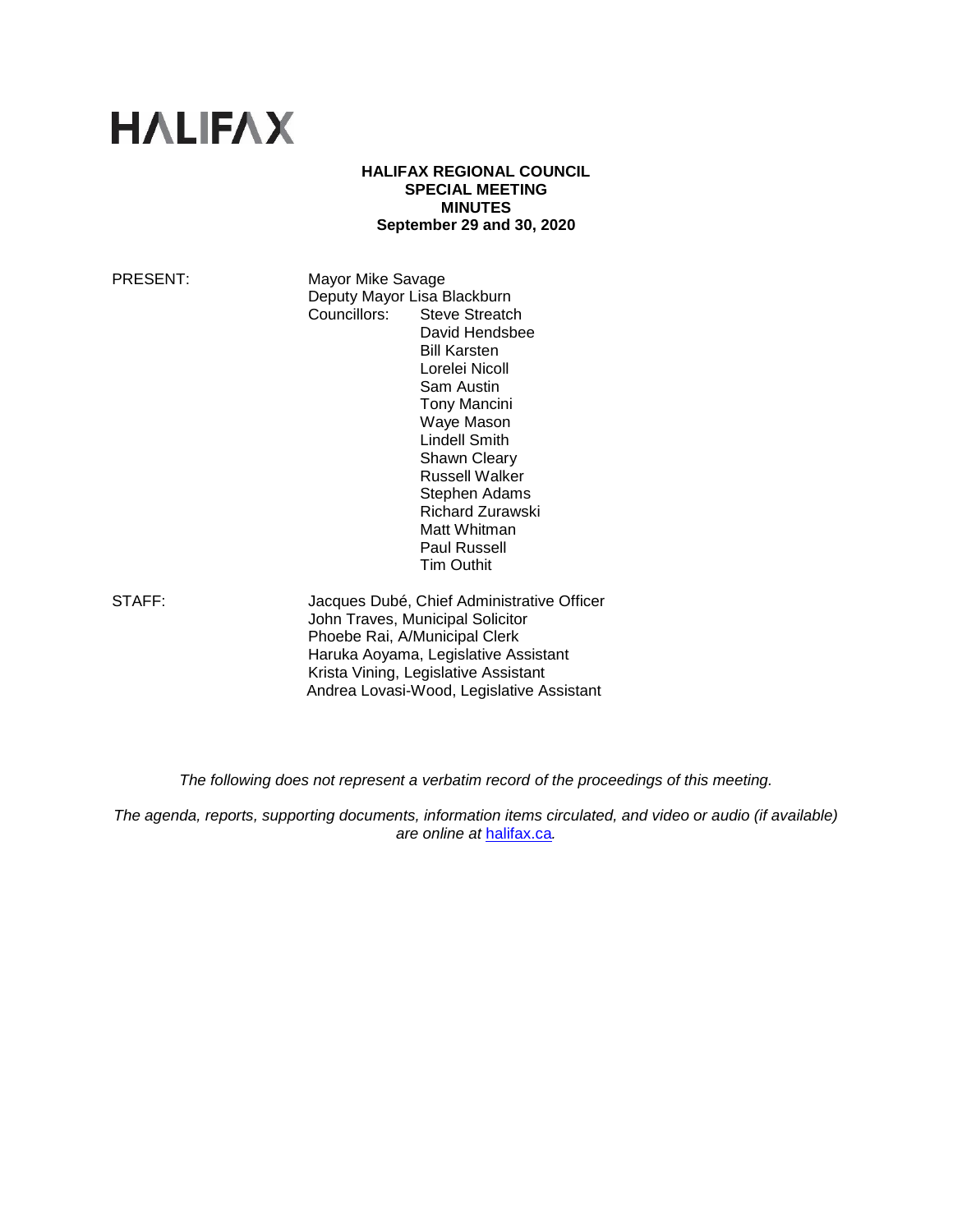*The special meeting was called to order at 10:02 a.m., and recessed at 12:00 p.m. Council reconvened at 1:03 p.m. and recessed at 2:44 p.m. Council reconvened at 2:50 p.m. and recessed 3:08 p.m. Council reconvened at 3:25 p.m. and recessed again at 5:05 p.m. Council reconvened at 6:02 p.m. and recessed at 7:28 p.m. Council reconvened at 7:40 p.m. and recessed 8:45 p.m. Council reconvened on September 30, 2020 at 10:01 a.m., and recessed at 12:21 p.m. Council reconvened at 1:15 p.m. and recessed at 3:00 p.m. Council reconvened at 3:15 p.m. Council moved into an In Camera (In Private) session at 4:01 p.m. and reconvened at 5:47 p.m. Council adjourned at 8:21 p.m.*

# **1. CALL TO ORDER**

The Mayor called the meeting to order at 10:02 a.m. and Council paused for a moment of reflection.

# **2. APPROVAL OF MINUTES – NONE**

# **3. APPROVAL OF THE ORDER OF BUSINESS**

Deputy Mayor Blackburn requested to bring forward Information Item 4. Memorandum from the Chief Administrative Officer dated September 23, 2020 re: Diversity & Inclusion Framework Annual Report 2019/2020 for presentation to a meeting of Regional Council to be convened in November, 2020.

Later in the meeting it was agreed by Council that time-sensitive items 7.4, 7.5. 7.6, 7.9, 11.1.1, 11.1.2, 11.1.3 and 11.1.8 be dealt with first, then Council would adjourn In Camera to deal with items 13.3, 13.1, 13.2 and 13.4, then Council would return to In Public session to deal with items 11.1.4, 11.1.5, 11.1.6, 11.1.7, 12.1, 12.2, 7.7, 7.8, 7.10, ending the meeting with Notices of Motion.

MOVED by Councillor Nicoll, seconded by Councillor Karsten

## **THAT the agenda be approved as amended.**

Two-third majority vote required.

# **MOTION PUT AND PASSED.**

## **4. CONSENT AGENDA**

Council agreed to remove item 11.1.1 from the consent agenda. As a result, there were no consent agenda items.

# **5. CALL FOR DECLARATION OF CONFLICT OF INTERESTS – NONE**

Mayor Savage invited the retiring Councillors to deliver messages to colleagues and residents.

The Mayor thanked all Councillors for their support and mentorship.

Councillor Adams, District 11, elected in 1991, thanked all people who have served the community, including residents, colleagues, staff and frontline workers in Halifax Regional Municipality. Councillor Adams especially expressed gratitude to residents of District 11.

Councillor Walker, District 10, elected in 1994, thanked the residents of District 10 for their support and shared that it was a pleasure to serve the residents of Halifax Regional Municipality.

Councillor Karsten, District 3, elected in 2004, thanked colleagues, Mayor, and residents especially in District 3. Councillor Karsten also encouraged residents to vote in the October 17 municipal election and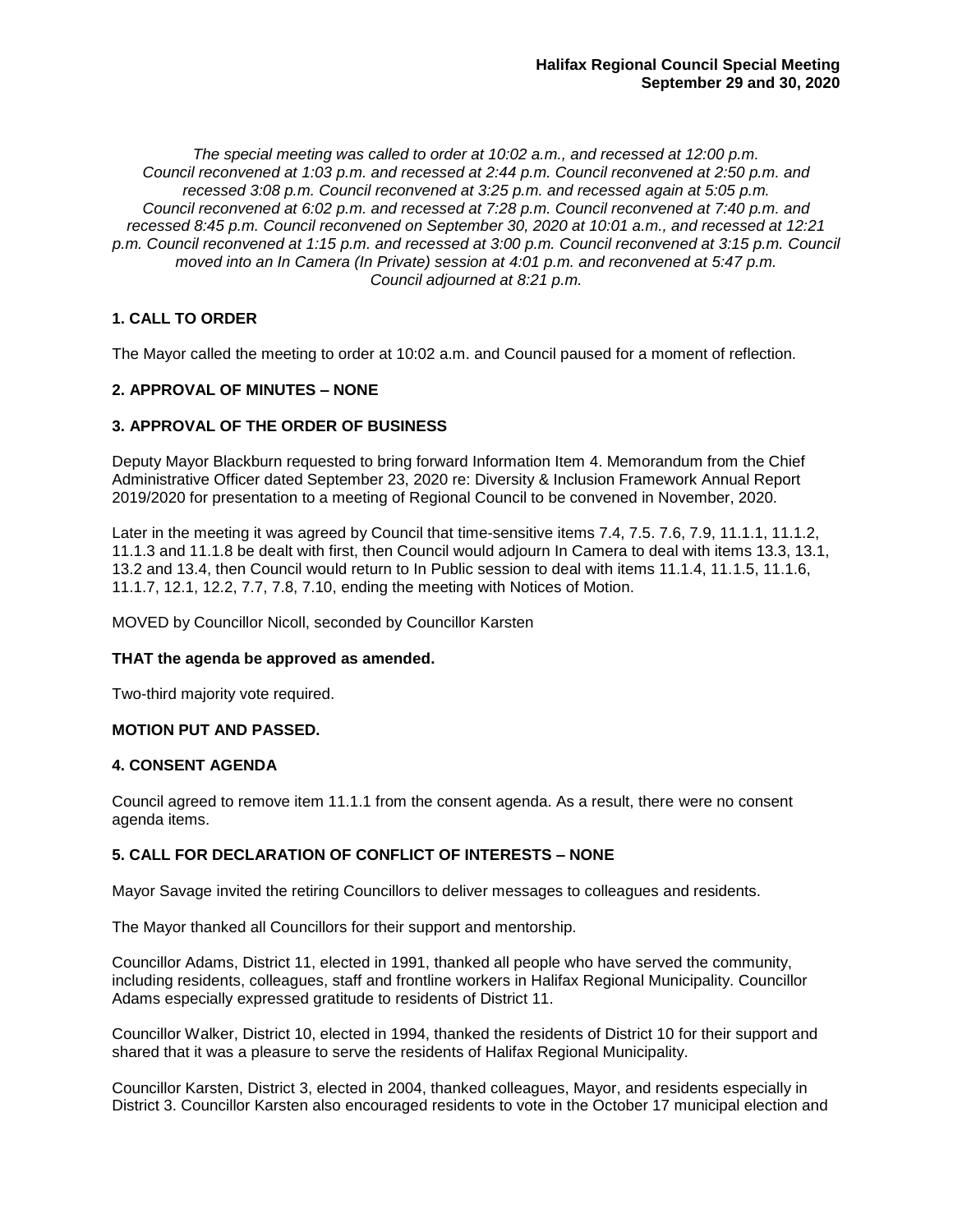to unite behind a newly elected Councillor to continue improving the quality of life for everyone in the community.

Councillor Nicoll, District 4, elected in 2008, thanked dedicated groups in Cole Harbour as well as staff members at Halifax Regional Municipality for their work to improve quality of life. Councillor Nicoll acknowledged that engaging with residents was one of the rewarding experiences and spoke to the importance of including women's voices on municipal matters.

# **6. MOTIONS OF RESCISSION – NONE**

# **7. CONSIDERATION OF DEFERRED BUSINESS –September 22, 2020**

## **7.1 Proposed Amendments to Administrative Order 53, Respecting Alcohol in Municipally Owned and Operated Facilities and at Municipal Events - Addition of Sites**

The following was before Council:

• A staff recommendation report dated August 17, 2020

MOVED by Deputy Mayor Blackburn, seconded by Councillor Austin

**THAT Halifax Regional Council adopt the amendments to Schedule A of Administrative Order 53 (the Municipal Alcohol Policy), as set out in Attachment 1 of the staff report dated August 17, 2020, to add:**

**1. the lower eastern portion of Leighton Dillman Park adjacent to the Community Oven; Dartmouth Ferry Terminal Park; and the South Common Triangle to the list of Municipally Owned, Operated and Scheduled Public Spaces; and**

**2. Beaver Bank-Kinsac (#1 and #2), Eddie Leblanc (#1 and #2), Greenough, Mount Edward Road (#1) and Harold W. Conrad Memorial (#2) diamonds to the list of Municipally Owned, Operated and Scheduled Athletic Fields, Baseball Diamonds, and Facilities Suitable for Adult League Tournament Play.** 

Concern was raised regarding normalization of alcohol consumption.

## **MOTION PUT AND PASSED.** (16 in favour, 1 against)

In favour: Mayor Savage, Deputy Mayor Blackburn, Councillors Streatch, Hendsbee, Nicoll, Austin, Mancini, Mason, Smith, Cleary, Walker, Adams, Zurawski, Whitman, Russell, Outhit

Against: Councillor Karsten

## **7.2 Funding Request - Develop Nova Scotia Public Art Proposal**

The following was before Council:

• A staff recommendation report dated August 17, 2020

MOVED by Councillor Mason, seconded by Councillor Cleary

**THAT Halifax Regional Council direct the Chief Administration Officer (CAO) to include the requested funding from Develop Nova Scotia for consideration as part of the Municipality's 2021- 2022 budget planning process, providing that the Municipality receives confirmation that the balance of funding required to purchase the artwork has been secured from other government funders and private fundraising.**

# **MOTION PUT AND PASSED UNANIMOUSLY.**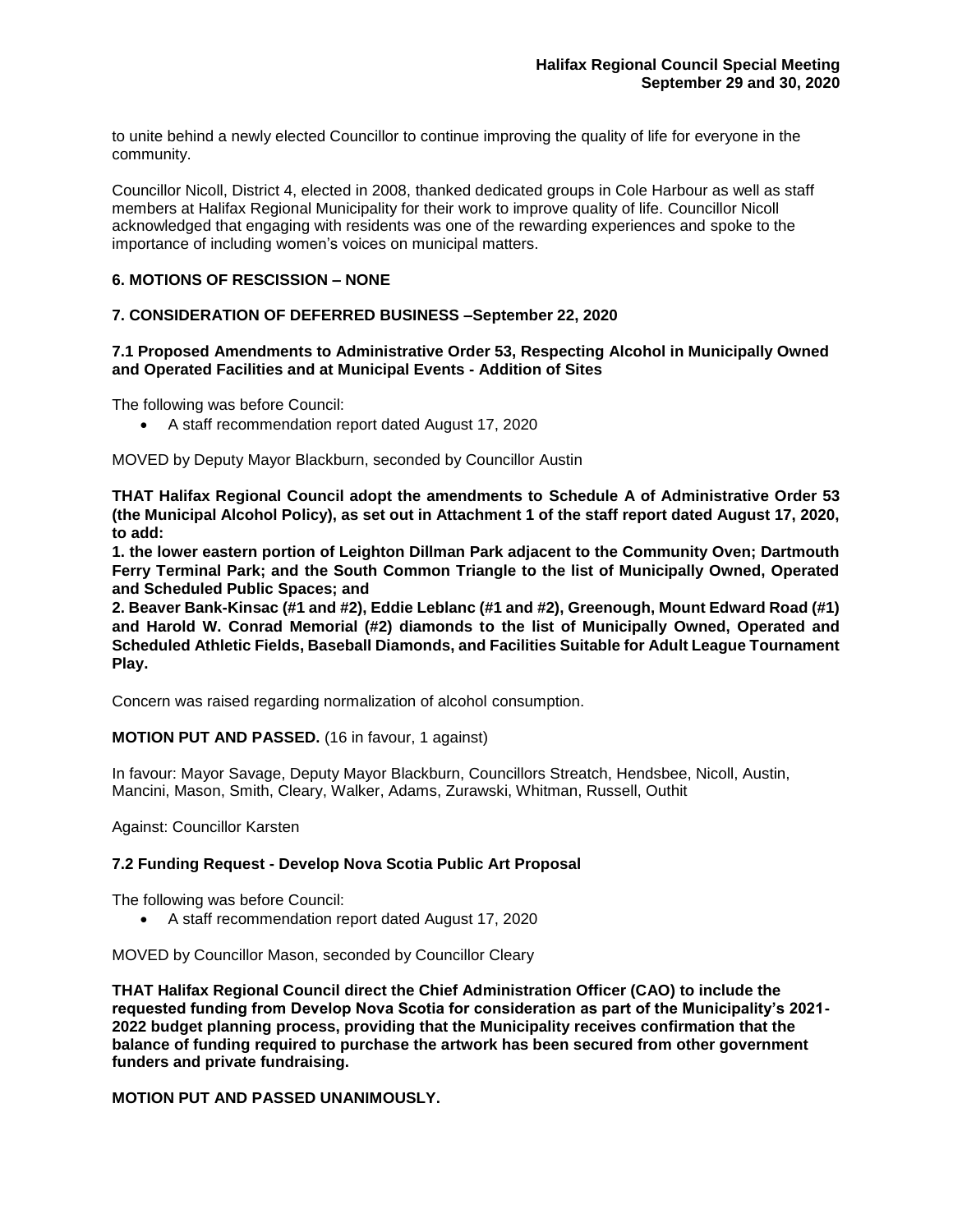## **7.3 Proposed Administrative Order 2020-007-ADM, Respecting Incentive or Bonus Zoning Public Benefits and Proposed Administrative Order 2020-008-ADM, Respecting Grants for Affordable Housing - Incentive or Bonus Zoning Reserve**

The following was before Council:

• A staff recommendation report dated August 25, 2020

MOVED by Councillor Mason, seconded by Councillor Smith

**THAT Halifax Regional Council suspend the rules of procedure under Schedule 2, the Audit and Finance Standing Committee Terms of Reference, of Administrative Order One, the Procedures of the Council Administrative Order and**

**1. Approve the creation of the Incentive or Bonus Zoning Reserve based on the business case, as set out in Attachment A of the staff report dated August 25, 2020;**

**2. Adopt Administrative Order 2020-007-ADM, Respecting Incentive or Bonus Zoning Public Benefits, as set out in Attachment B of the staff report dated August 25, 2020; and 3. Adopt Administrative Order 2020-008-ADM, Respecting Grants for Affordable Housing, as set out in Attachment C of the staff report dated August 25, 2020.** 

Members of Council acknowledged that passing this motion would bring Halifax Regional Municipality one step further on affordable housing and asked how affordable housing plans can be expanded outside the Regional Centre.

Ben Sivak, Community Policy Program Manager, confirmed that the *Halifax Regional Charter* was amended to allow expansion of bonus zoning outside the Regional Centre, could be implemented through amendments to Land Use By-laws as part of the By-law Simplification Program.

Council paused the discussion and continued discussion on item 7.3 on September 30 at 10:07 a.m.

MOVED by Councillor Smith, seconded by Councillor Austin

**THAT the motion be amended to include new section 4 (a) and (b) which reads as follows; 4. Request a supplementary report that would** 

- **a. Explore an alternative approval process for AO 2020-008-ADM to include the involvement of the Regional Centre Community Council (RCCC) or Grants committee and outline how this alternate approval process would affect approval timelines; and**
- **b. Allow the purchase of land as an eligible cost for non-profits developing affordable housing in HRM's Bonus Zoning Program**

Sivak advised that consideration of allowing the purchase of land as an eligible cost under the Affordable Housing Grant program was currently underway as part of Centre Plan Package B.

Jillian MacLellan, Planner III indicated that staff's recommendation was not to involve the Community Council or Grants Committee in the disbursement of grants to be expedient in distributing the funds, and staff intend to be transparent and accountable about how decisions are made. MacLellan agreed to include consideration of this mechanism in the first annual report brought to Regional Council.

The motion to amend was withdrawn with the consent of Regional Council.

MOVED by Councillor Russell, seconded by Councillor Hendsbee

**THAT the motion be amended to include new section 4 which reads as follows; request a supplementary staff report for an amendment to AO 2020-007-ADM to consider removing Heritage Conservation, Parkland, and Public Art as the list of uses for the bonus zoning reserve.**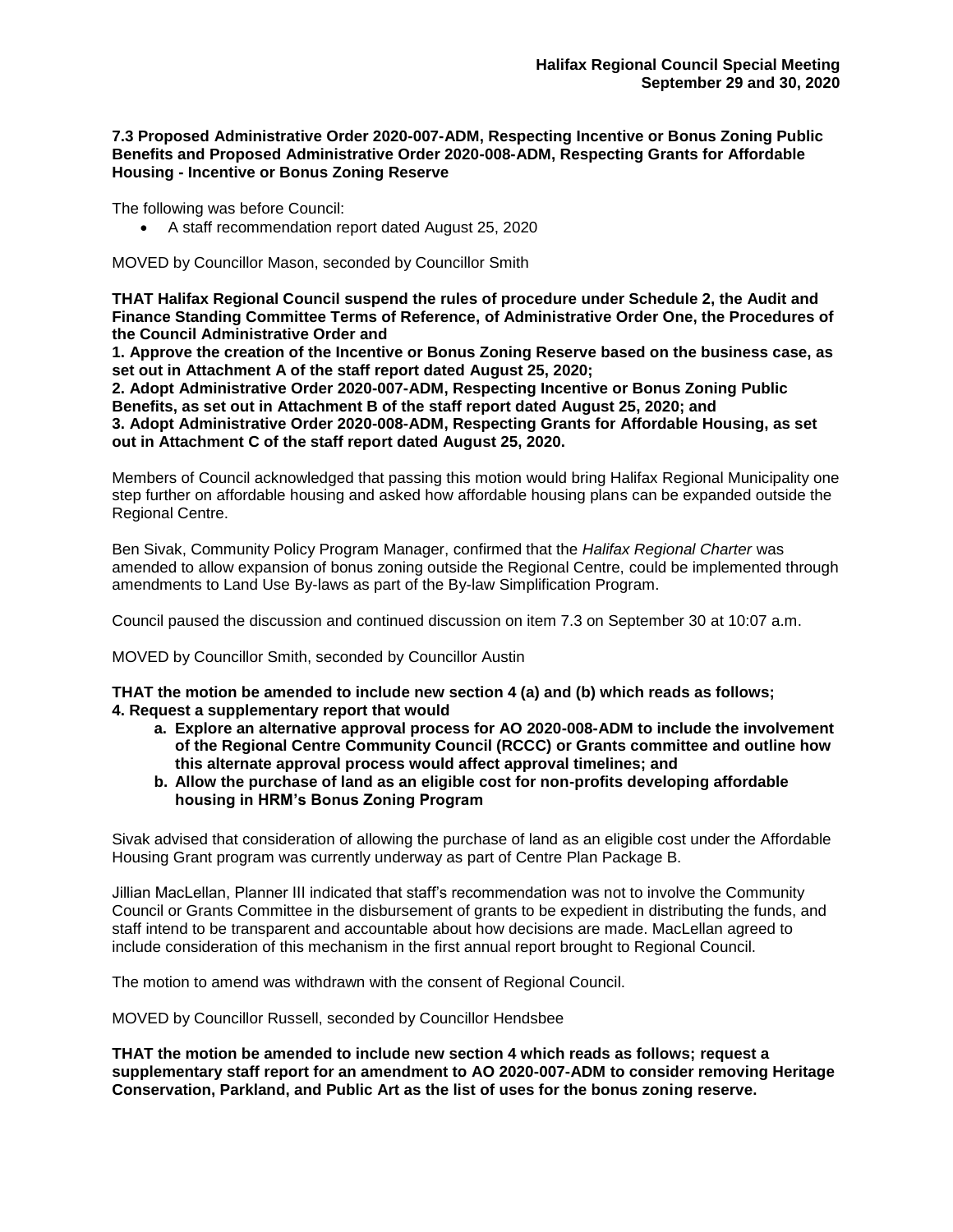Kelly Denty, Director of Planning and Development noted that changes to the list of uses for the bonus zoning reserve would require an amendment to the Centre Plan.

# **MOTION TO AMEND PUT AND DEFEATED.** (3 in favour, 13 against)

In favour: Councillors Hendsbee, Zurawski, Russell

Against: Mayor Savage, Deputy Mayor Blackburn, Councillors Streatch, Nicoll, Austin, Mancini, Mason, Smith, Cleary, Walker, Adams, Whitman, Outhit

Not present: Councillor Karsten

The motion before Council now reads:

MOVED by Councillor Mason, seconded by Councillor Smith

**THAT Halifax Regional Council suspend the rules of procedure under Schedule 2, the Audit and Finance Standing Committee Terms of Reference, of Administrative Order One, the Procedures of the Council Administrative Order and**

**1. Approve the creation of the Incentive or Bonus Zoning Reserve based on the business case, as set out in Attachment A of the staff report dated August 25, 2020;**

**2. Adopt Administrative Order 2020-007-ADM, Respecting Incentive or Bonus Zoning Public Benefits, as set out in Attachment B of the staff report dated August 25, 2020; and**

**3. Adopt Administrative Order 2020-008-ADM, Respecting Grants for Affordable Housing, as set out in Attachment C of the staff report dated August 25, 2020.** 

Two third majority vote required.

## **MOTION PUT AND PASSED UNANIMOUSLY.**

Not present: Councillor Karsten

## **7.4 Proposed Administrative Order 2020-012-OP, Respecting Streetscaping in the Regional Centre - Regional Centre Streetscaping Administrative Order**

The following was before Council:

• A staff recommendation report dated August 24, 2020

MOVED by Councillor Mason, seconded by Councillor Cleary

#### **THAT Halifax Regional Council:**

**1. Suspend the rules of procedure under Schedule 3, the Community Planning and Economic Development Standing Committee Terms of Reference, of Administrative Order One, the Procedures of the Council Administrative Order; and**

**2. Adopt Administrative Order 2020-012-OP, the Regional Centre Streetscaping Administrative Order as set out in Attachment #2 of the staff report dated August 24, 2020.**

Two-third majority vote required.

## **MOTION PUT AND PASSED UNANIMOUSLY.**

Not present: Councillor Karsten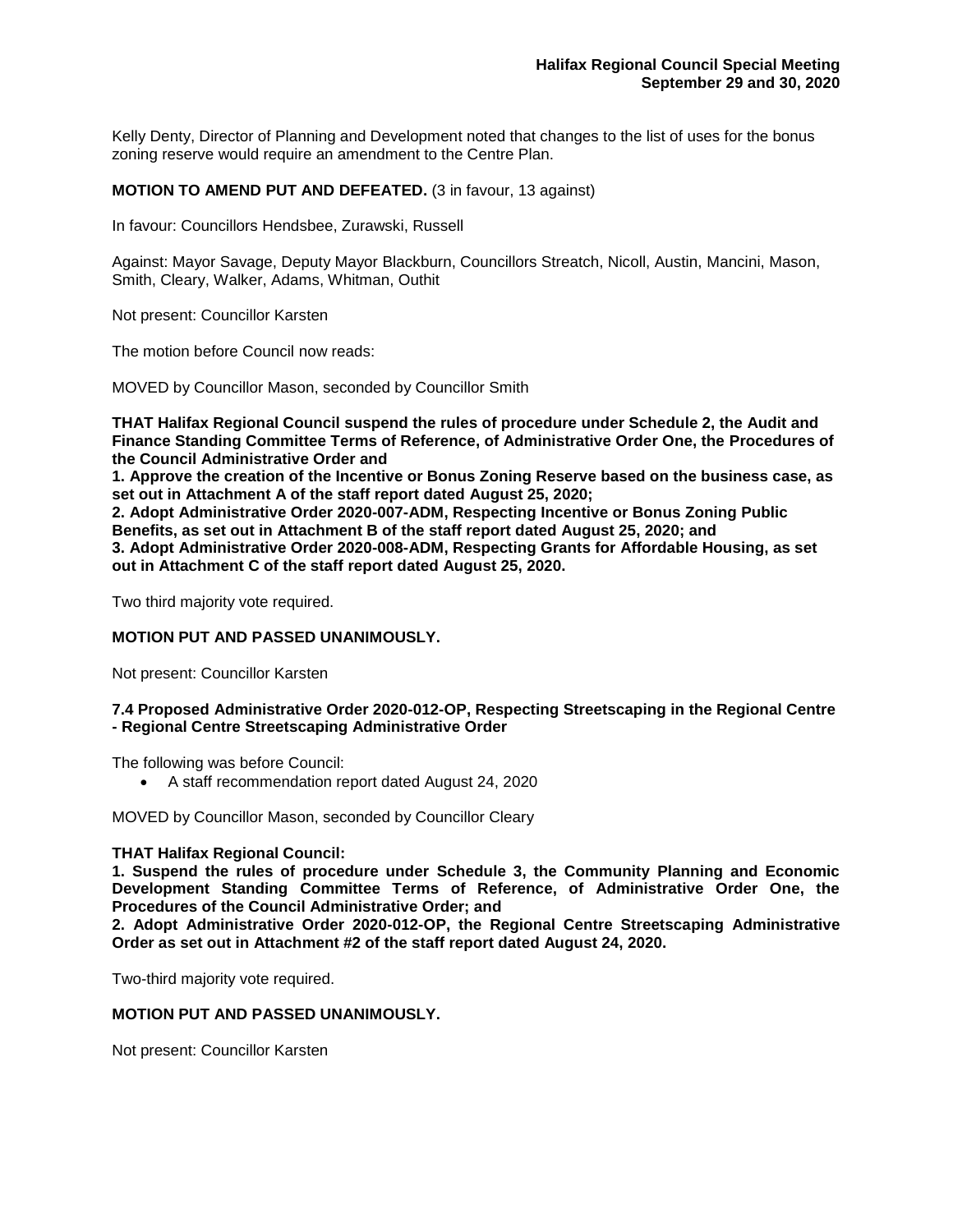# **7.5 HRM Parks Washrooms and Drinking Fountains Strategy**

The following was before Council:

• A staff recommendation report dated August 17, 2020

MOVED by Councillor Nicoll, seconded by Deputy Mayor Blackburn

# **THAT Halifax Regional Council:**

**1. Approve the HRM Washrooms & Drinking Fountains Strategy and associated Addendum as a framework for municipal decision-making regarding washrooms and drinking fountains to support the recreational use of parks; and**

**2. Direct the Chief Administration Officer (CAO) to prepare annual business plans for washrooms and drinking fountain projects for consideration in the annual capital budgets on the basis of the 6.6 Alternative Budget as identified in the HRM Washrooms & Drinking Fountains Strategy.**

# **MOTION PUT AND PASSED UNANIMOUSLY.**

# **7.6 Case 22423 – Regulation of Short-Term Rentals**

The following was before Council:

- A staff recommendation report dated August 26, 2020
- Correspondence from Bill Stewart, Ross Jefferson

MOVED by Councillor Mason, seconded by Deputy Mayor Blackburn

**THAT Halifax Regional Council suspend the rules of procedure under Schedule 3, the Community Planning and Economic Development Standing Committee Terms of Reference of Administrative Order One, the Procedures of the Council Administrative Order, and direct the Chief Administrative Officer to:**

**1. Initiate a process to amend the Regional Plan and all applicable secondary municipality planning strategies and land use by-laws to establish consistent regional wide policies, definitions and regulations for short-term rentals in residential areas consistent with the direction set out in the Discussion section of the staff report dated August 26, 2020;** 

**2. Develop short-term rental registration requirements consistent with the direction set out in the Discussion section of the staff report dated August 26, 2020;** 

**3. Follow the public participation program for municipal planning strategy amendments as set out in the Community Engagement section of the staff report dated August 26, 2020; and**

**4. Request the Mayor write a letter to the Province to request the required amendments to the Halifax Regional Municipality Marketing Levy Act to enable the Municipality to apply the marketing levy to operations consisting of less than 20 rooms or rental units.**

MOVED by Councillor Mason, seconded by Deputy Mayor Blackburn

**THAT the motion be amended to include new section 5 which reads as follows; request a staff report regarding the Mayor also ask the Province to amend the Marketing Levy Act to allow for a possible increase to the maximum marketing levy as described in the letter received from Discover Halifax on September 28, 2020.**

## **MOTION TO AMEND PUT AND PASSED UNANIMOUSLY.**

Ben Sivak, Community Policy Program Manager, clarified that it is permitted to rent primary residence as a short-term rental, but not the secondary suites where owner does not reside as a primary residence. In response to a question raised regarding penalties for by-law infringement such as noise, Sivak explained that staff recommends a registration system which requires property owner to renew annually.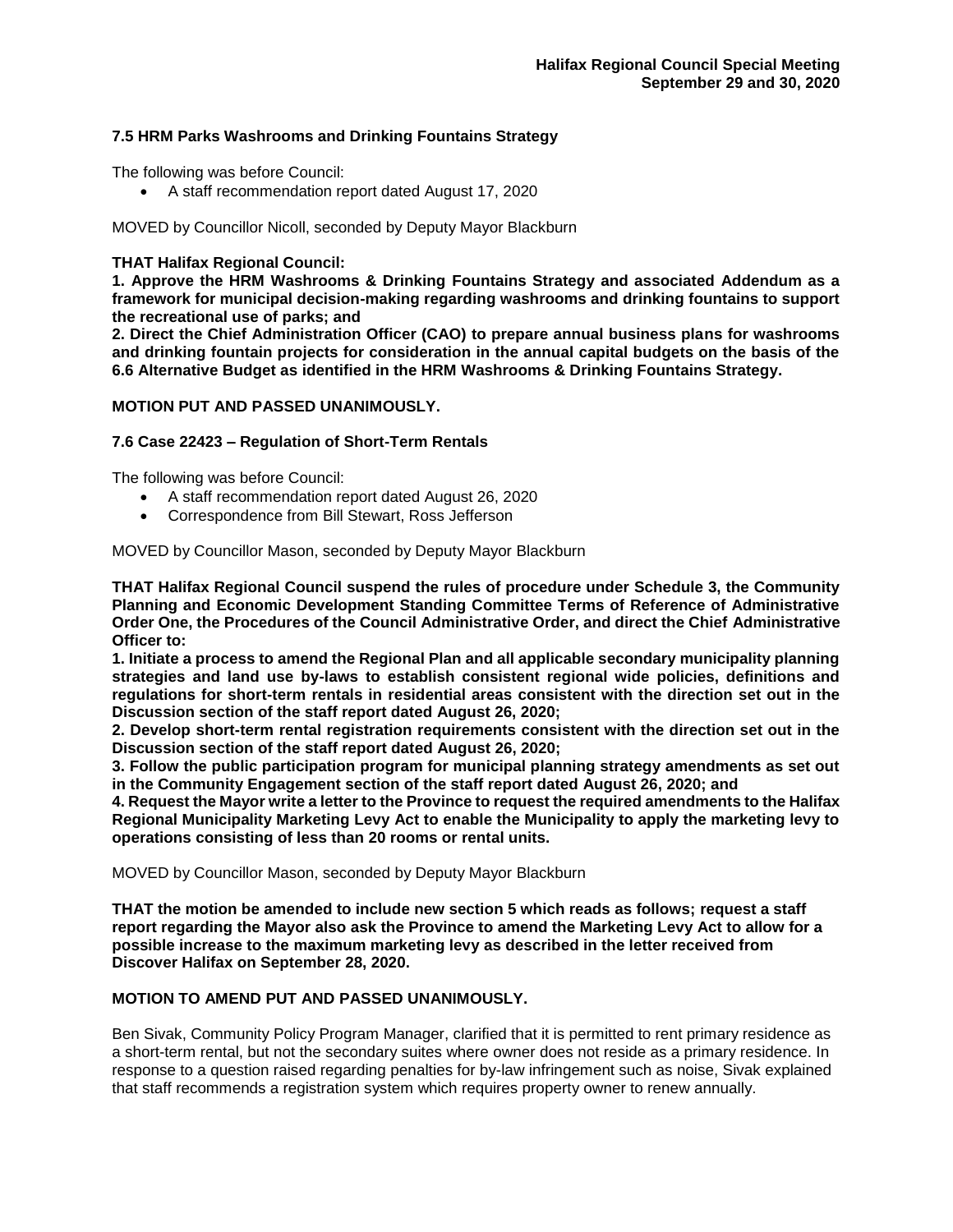The motion before Council now reads:

MOVED by Councillor Mason, seconded by Deputy Mayor Blackburn

**THAT Halifax Regional Council suspend the rules of procedure under Schedule 3, the Community Planning and Economic Development Standing Committee Terms of Reference of Administrative Order One, the Procedures of the Council Administrative Order, and direct the Chief Administrative Officer to:**

**1. Initiate a process to amend the Regional Plan and all applicable secondary municipality planning strategies and land use by-laws to establish consistent regional wide policies, definitions and regulations for short-term rentals in residential areas consistent with the direction set out in the Discussion section of the staff report dated August 26, 2020;** 

**2. Develop short-term rental registration requirements consistent with the direction set out in the Discussion section of the staff report dated August 26, 2020;** 

**3. Follow the public participation program for municipal planning strategy amendments as set out in the Community Engagement section of the staff report dated August 26, 2020; and**

**4. Request the Mayor write a letter to the Province to request the required amendments to the Halifax Regional Municipality Marketing Levy Act to enable the Municipality to apply the marketing levy to operations consisting of less than 20 rooms or rental units.**

**5. Request a staff report regarding the Mayor also ask the Province to amend the Marketing Levy Act to allow for a possible increase to the maximum marketing levy as described in the letter received from Discover Halifax on September 28, 2020.**

Two-third majority vote required.

**MOTION AS AMENDED PUT AND PASSED.** (16 in favour, 1 against)

In favour: Mayor Savage, Deputy Mayor Blackburn, Councillors Streatch, Hendsbee, Karsten, Nicoll, Austin, Mancini, Mason, Smith, Cleary, Walker, Adams, Zurawski, Russell, Outhit

Against: Councillor Whitman

## **7.7 Dartmouth Cove Project – Development Charges**

The following was before Council:

• A staff recommendation report dated August 25, 2020

MOVED by Councillor Austin, seconded by Councillor Cleary

**THAT Halifax Regional Council direct the Chief Administrative Officer to draft a Development Charge By-Law to fund 50% of the net project cost as described in the Financial Implications section of the staff report dated August 25, 2020, for the design and construction of the Dundas Street extension and bridge, and return to Council for consideration.** 

## **MOTION PUT AND PASSED UNANIMOUSLY.**

## **7.8 Proposed Amendments to Administrative Order 2020-004-ADM, Procurement Administrative Order - Fair Wage/Living Wage and Social Value Framework**

The following was before Council:

- A staff recommendation report dated September 3, 2020
- Correspondence from Christine Saulnier

MOVED by Councillor Smith, seconded by Councillor Cleary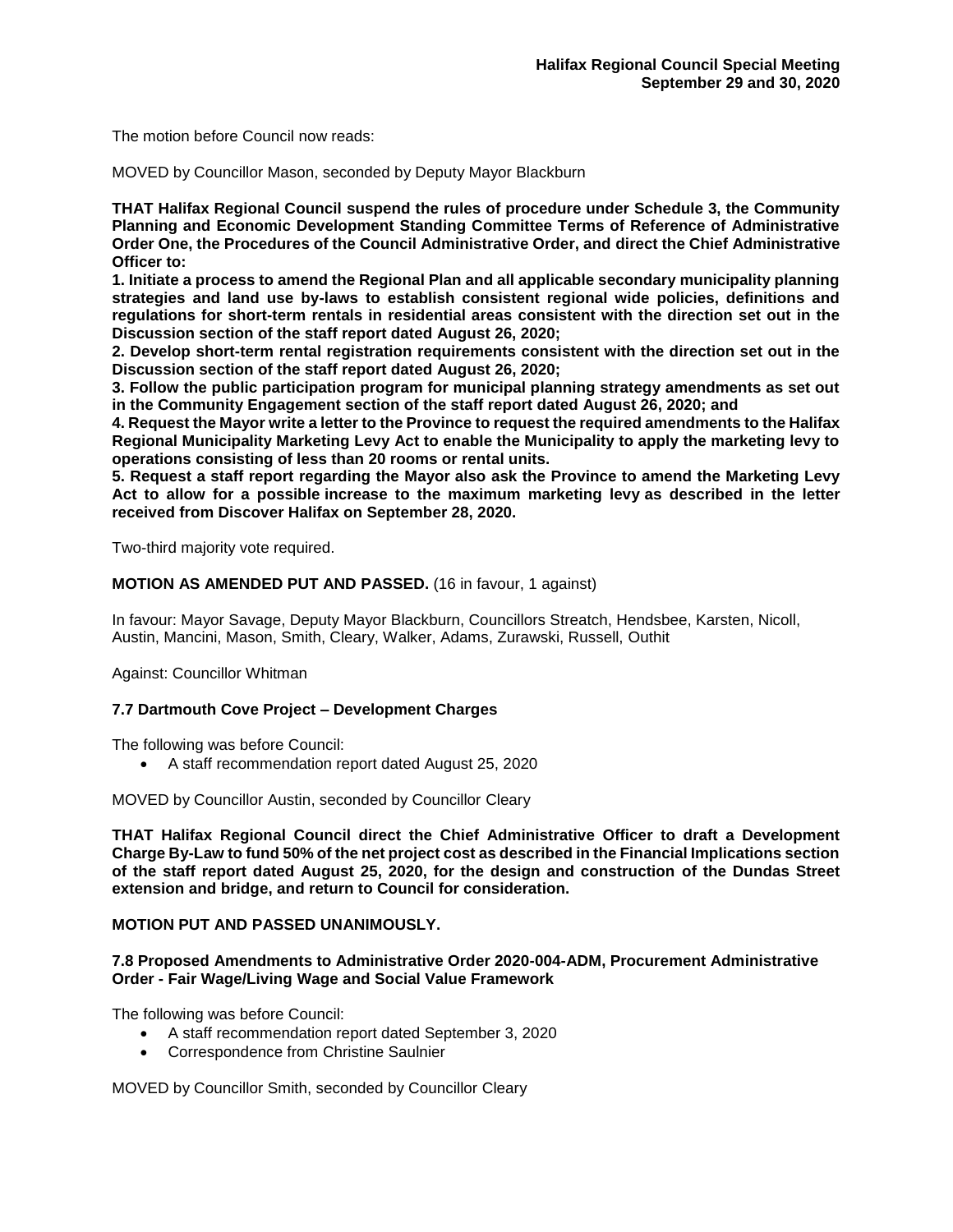**THAT Halifax Regional Council:**

**1. Approve the adoption of a Supplier Code of Conduct (including Living Wage requirements) as per Attachment A of the staff report dated September 3, 2020, with an effective date of April 1, 2021; 2. Approve the adoption of a Social Value Framework as per Attachment B of the staff report dated September 3, 2020, with effective date of April 1, 2021;**

**3. Direct the Chief Administrative Officer to investigate possibilities for the adoption of a Green Market incubation program similar to the City of Toronto's Green Market Accelerator program as a part of HalifAct 2050 as included as Attachment C of the staff report dated September 3, 2020; and 4. Adopt the amendments to Administrative Order 2020-004-ADM, the Procurement Administrative Order, as set out in Attachment D of the staff report dated September 3, 2020.**

Jane Pryor, Manager, Procurement answered Council questions noting that the additional annual contract cost to HRM is estimated at approximately \$8 Million annually or 16.8% increase once fully implemented.

Jane Fraser, Chief Financial Officer informed Council that service expectations in contracts should prevent contractors from laying off employees due to the added expense associated with paying living wage.

Jacques Dubé, Chief Administrative Officer and Fraser answered Council questions regarding budgetary impacts, noting that this would be a budget pressure that would need to be offset through additional funding sources, reducing costs, or potentially increasing the tax rate.

MOVED by Councillor Karsten, seconded by Councillor Streatch

**THAT the motion be amended as follows:**

**THAT Halifax Regional Council approve in principle:**

**1. the adoption of a Supplier Code of Conduct (including Living Wage requirements) as per Attachment A;**

**2. the adoption of a Social Value Framework as per Attachment B;**

**3. the adoption of the amendments to Administrative Order 2020-004-ADM, The Procurement Administrative Order, as set out in Attachment D subject to consideration and implementation in the 2021/22 Budget process,**

**And further direct the CAO to investigate possibilities for the adoption of a Green Market incubation program similar to the City of Toronto's Green Market Accelerator program as a part of HalifAct 2050 as included as Attachment C.**

It was noted that this motion would approve Supplier Code of Conduct and the Social Value Framework in principle without setting an implementation date.

**MOTION TO AMEND PUT AND DEFEATED.** (8 in favour, 9 against)

In favour: Mayor Savage, Councillors Streatch, Hendsbee, Karsten, Nicoll, Mancini, Walker, Adams,

Against: Deputy Mayor Blackburn, Councillors Austin, Mason, Smith, Cleary, Zurawski, Whitman, Russell, **Outhit** 

MOVED by Councillor Hendsbee, seconded by Councillor Whitman

## **THAT Regional Council table this motion.**

**MOTION TO TABLE PUT AND DEFEATED.** (3 in favour, 14 against)

In favour: Councillors Streatch, Hendsbee, Whitman

Against: Mayor Savage, Deputy Mayor Blackburn, Councillors Karsten, Nicoll, Austin, Mancini, Mason, Smith, Cleary, Walker, Adams, Zurawski, Russell, Outhit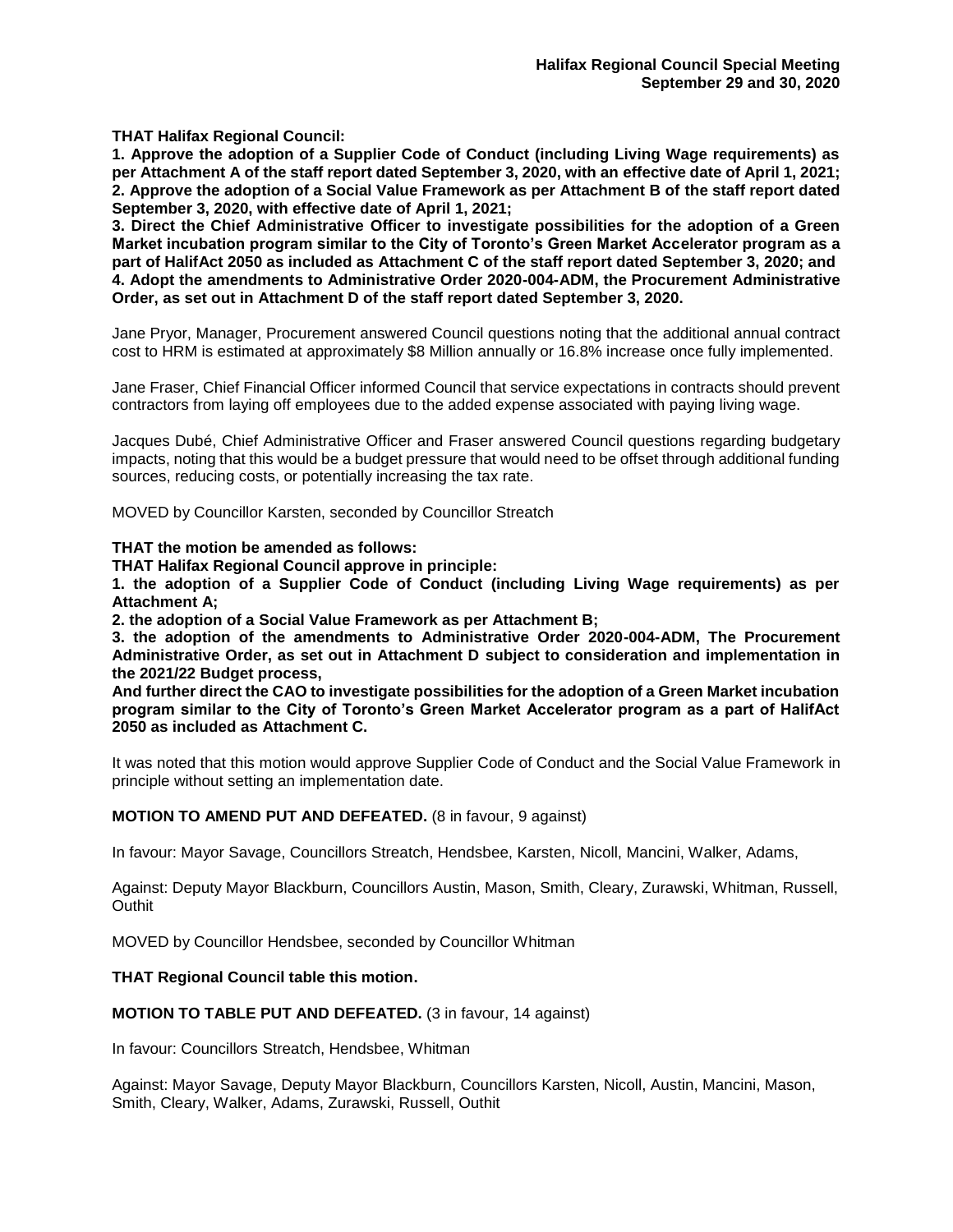Dubé indicated that staff will return to Council during the 2021/22 budgeting process with additional information regarding the budgetary impact of the Supplier Code of Conduct and the Social Value Framework as well as the impact of these policies upon HRM part-time and seasonal workers.

The motion before Council now reads:

MOVED by Councillor Smith, seconded by Councillor Cleary

## **THAT Halifax Regional Council:**

**1. Approve the adoption of a Supplier Code of Conduct (including Living Wage requirements) as per Attachment A of the staff report dated September 3, 2020, with an effective date of April 1, 2021; 2. Approve the adoption of a Social Value Framework as per Attachment B of the staff report dated September 3, 2020, with effective date of April 1, 2021;**

**3. Direct the Chief Administrative Officer to investigate possibilities for the adoption of a Green Market incubation program similar to the City of Toronto's Green Market Accelerator program as a part of HalifAct 2050 as included as Attachment C of the staff report dated September 3, 2020; and 4. Adopt the amendments to Administrative Order 2020-004-ADM, the Procurement Administrative Order, as set out in Attachment D of the staff report dated September 3, 2020.**

**MAIN MOTION PUT AND PASSED.** (13 in favour, 4 against)

In favour: Mayor Savage, Deputy Mayor Blackburn, Councillors Karsten, Nicoll, Austin, Mancini, Mason, Smith, Cleary, Walker, Adams, Zurawski, Outhit

Against: Councillors Streatch, Hendsbee, Whitman, Russell

## **7.9 Assistance for the Beirut Explosion**

The following was before Council:

• Audit and Finance Standing Committee report dated September 16, 2020 with attached staff recommendation report dated August 20, 2020

MOVED by Councillor Cleary, seconded by Councillor Walker

#### **THAT Halifax Regional Council:**

**1. Provide a donation of \$100,000 toward Beirut explosion assistance. Funds will be provided through the Lebanese Consulate to the Canadian Red Cross, which is currently supporting humanitarian efforts in Beirut as a result of the explosion. Funds will come from the General Contingency Reserve Q421.**

**2. Provide in-kind support by allowing registered Canadian charitable organizations currently collecting donations for Beirut, such as the Canadian Red Cross, to set up donation collection sites at HRM owned and operated facilities and use HRM social media channels to promote donation collection sites.** 

**3. Direct the Chief Administrative Officer to establish a fair and transparent program to assess and evaluate future financial requests that support national and/or international disaster relief efforts. This program would outline a maximum funding limit, eligibility criteria and a detailed assessment of the proposal submitted, evaluation of the proposal based on linkage to municipal objectives, mandate and priorities, and an exploration of potential funding options.**

The motion was separated for voting purposes as per Section 90 of Administrative Order One.

MOVED by Councillor Cleary, seconded by Councillor Walker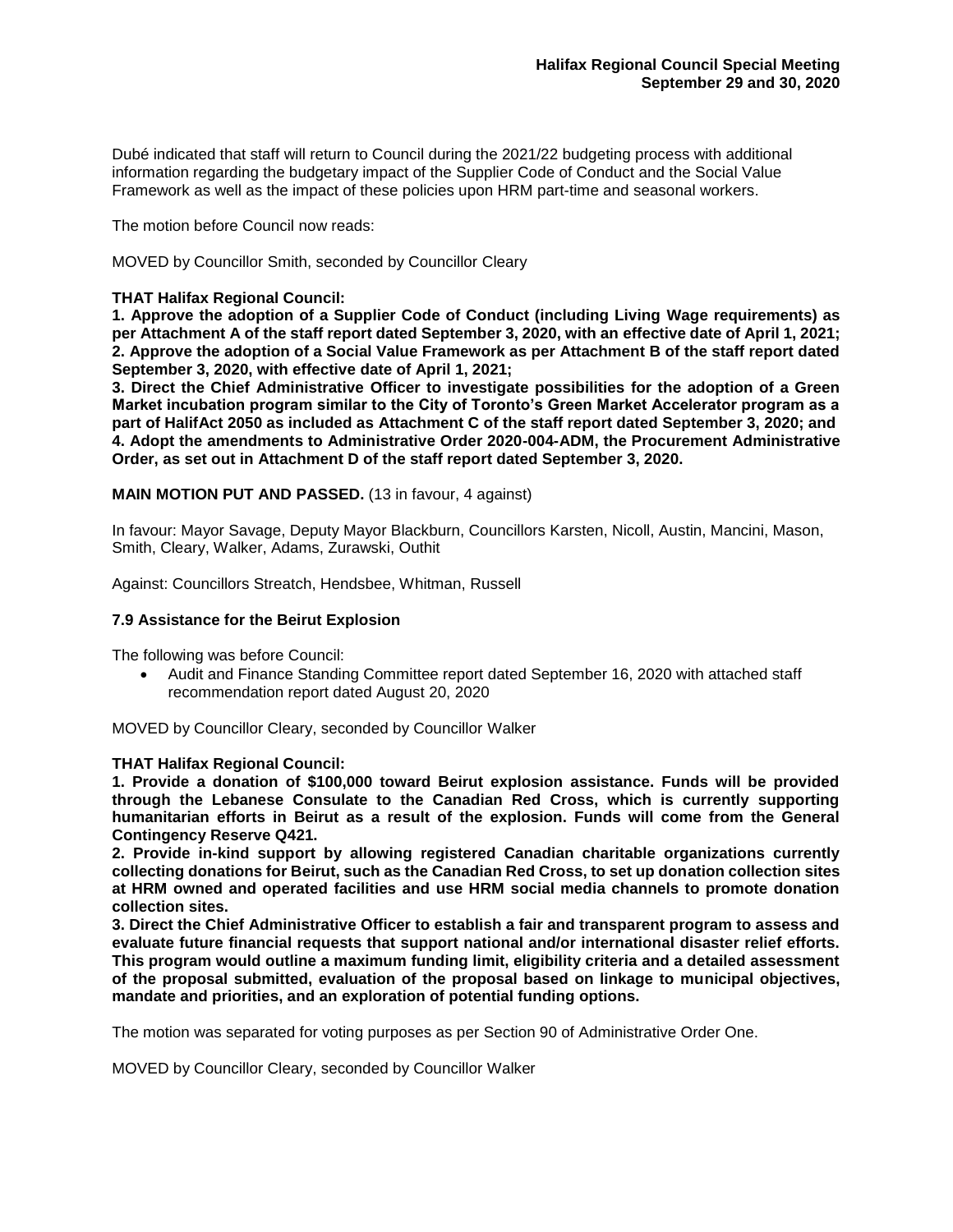**THAT Halifax Regional Council:**

**1. Provide a donation of \$100,000 toward Beirut explosion assistance. Funds will be provided through the Lebanese Consulate to the Canadian Red Cross, which is currently supporting humanitarian efforts in Beirut as a result of the explosion. Funds will come from the General Contingency Reserve Q421.**

**2. Provide in-kind support by allowing registered Canadian charitable organizations currently collecting donations for Beirut, such as the Canadian Red Cross, to set up donation collection sites at HRM owned and operated facilities and use HRM social media channels to promote donation collection sites.** 

**MOTION PUT AND PASSED.** (16 in favour, 1 against)

In favour: Mayor Savage, Deputy Mayor Blackburn, Councillors Streatch, Hendsbee, Karsten, Nicoll, Austin, Mancini, Mason, Smith, Cleary, Walker, Zurawski, Whitman, Russell, Outhit

Against: Councillor Adams

MOVED by Councillor Cleary, seconded by Councillor Walker

## **THAT Halifax Regional Council:**

**3. Direct the Chief Administrative Officer to establish a fair and transparent program to assess and evaluate future financial requests that support national and/or international disaster relief efforts. This program would outline a maximum funding limit, eligibility criteria and a detailed assessment of the proposal submitted, evaluation of the proposal based on linkage to municipal objectives, mandate and priorities, and an exploration of potential funding options.**

**MOTION PUT AND PASSED.** (15 in favour, 2 against)

In favour: Mayor Savage, Deputy Mayor Blackburn, Councillors Streatch, Hendsbee, Karsten, Nicoll, Austin, Mancini, Mason, Smith, Cleary, Walker, Zurawski, Whitman, Outhit

Against: Councillors Adams, Russell

## **7.10 Implementation of North End 'AAA' Bikeway Phase One and West End 'AAA' Bikeway (NEWEB)**

The following was before Council:

- Halifax and West Community Council report dated September 9, 2020 with attached staff recommendation report dated July 28, 2020
- Correspondence from Talan Iscan

MOVED by Councillor Cleary, seconded by Councillor Karsten

## **THAT Halifax Regional Council:**

**1. Approve the implementation of 2.4km of bicycle facilities and related changes to the right of way along the North End All Ages and Abilities (AAA) Bikeway route Phase One between North Ridge Road and Bloomfield Street as described in the 'Discussion' section of the staff report dated July 28, 2020.** 

**2. Approve the implementation of 2.0km of bicycle facilities and related changes to the right of way along the West End All Ages and Abilities (AAA) Bikeway route between Windsor Street, Bayers Road, and the West End Mall as described in the 'Discussion' section of the staff report dated July 28, 2020.**

**MOTION PUT AND PASSED.** (16 in favour, 1 against)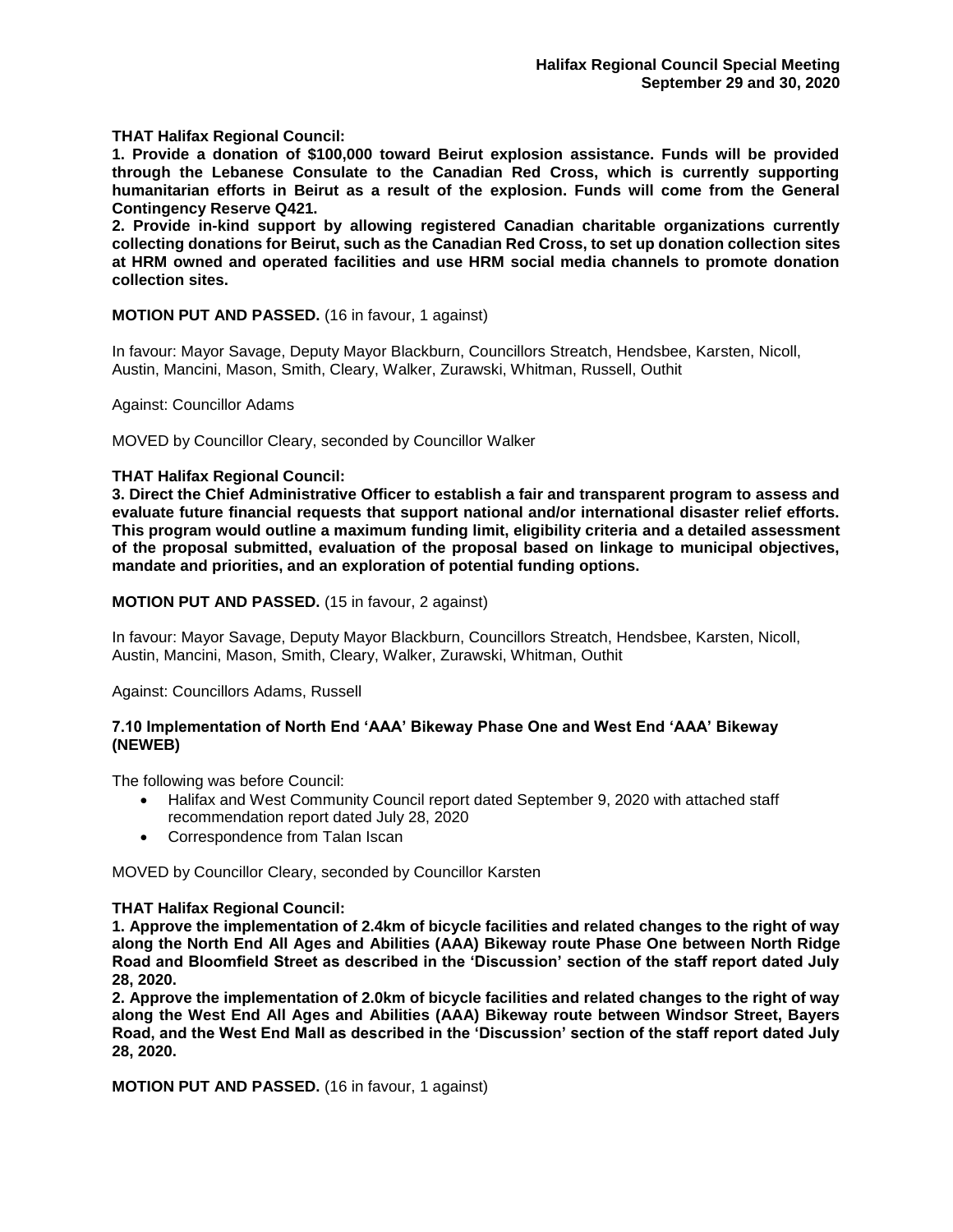In favour: Mayor Savage, Deputy Mayor Blackburn, Councillors Streatch, Hendsbee, Karsten, Nicoll, Austin, Mancini, Mason, Smith, Cleary, Walker, Adams, Zurawski, Russell, Outhit

Against: Councillor Whitman

## **8. VIRTUAL HEARINGS VIRTUAL HERITAGE HEARINGS – 10:00 A.M. 8.1 Case H00493 – Request to Include 53 Queen Street, Dartmouth in the Registry of Heritage Property for the Halifax Regional Municipality**

The following was before Council:

- Heritage Advisory Committee report dated July 24, 2020 with attached staff report dated March 6, 2020
- An extract from the special Regional Council Minutes from August 18, 2020
- A staff presentation dated September 29, 2020

Heritage Hearing date set at Regional Council on August 18, 2020.

Mayor Savage opened the Heritage Hearing and invited staff to present on Case H00493.

Jesse Morton, Planner II gave an overview of the property, 53 Queen Street, Dartmouth, recommended to be registered as a heritage property which is owned by Canada Post and elaborated on the criteria used to assess the heritage aspects of the property.

The Applicant did not address Council.

MOVED by Councillor Karsten, seconded by Councillor Russell

## **THAT the public hearing be closed.**

## **MOTION PUT AND PASSED.**

MOVED by Councillor Austin, seconded by Councillor Mason

**THAT Halifax Regional Council approve the request to include 53 Queen Street, Dartmouth, as shown on Map 1 of the staff report dated March 6, 2020, in the Registry of Heritage Property for the Halifax Regional Municipality as a municipal heritage property.**

#### **MOTION PUT AND PASSED UNANIMOUSLY.**

## **8.2 Case H00474 – Request to Include 1342 Robie Street, Halifax in the Registry of Heritage Property for the Halifax Regional Municipality**

The following was before Council:

- Heritage Advisory Committee report dated July 24, 2020 with attached staff report dated May 1, 2020 and Heritage Scoring Summary
- An extract from the special Regional Council Minutes from August 18, 2020
- A staff presentation dated September 29, 2020

Heritage Hearing date set at Regional Council on August 18, 2020.

Mayor Savage opened the Heritage Hearing and invited staff to present on Case H00474.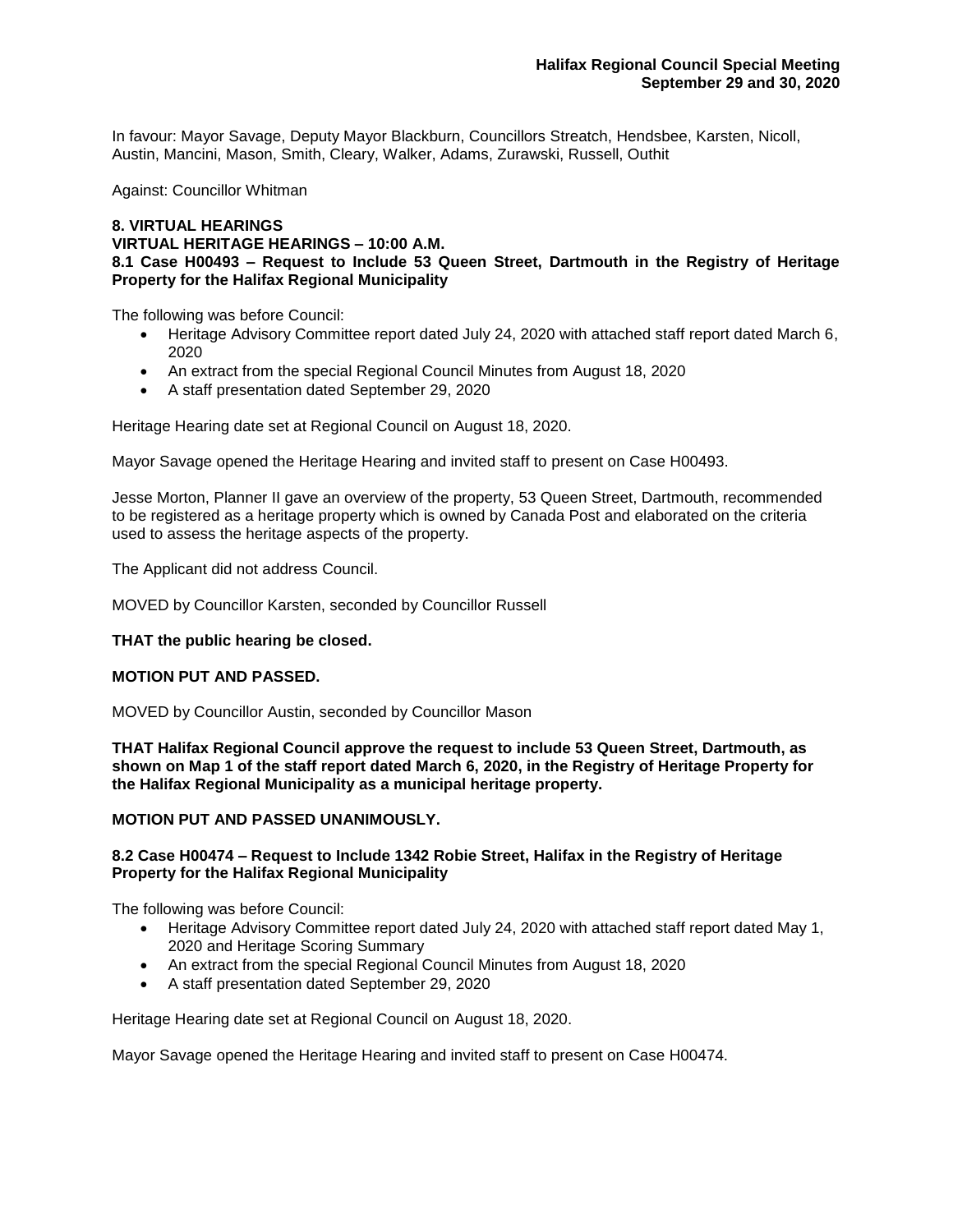Jesse Morton, Planner II, gave an overview of the property, 1342 Robie Street, Halifax recommended to be registered as a heritage property which is owned by Mia Rankin and elaborated on the criteria used to assess the heritage aspects of the property.

There were no questions from members of Council to Mia Rankin, property owner.

MOVED by Councillor Mason, seconded by Councillor Russell

## **THAT the public hearing be closed.**

## **MOTION PUT AND PASSED.**

MOVED by Councillor Mason, seconded by Councillor Cleary

**THAT Halifax Regional Council approve the request to include 1342 Robie Street, Halifax, as shown on Map 1 of the staff report dated May 1, 2020, in the Registry of Heritage Property for the Halifax Regional Municipality as a municipal heritage property.**

## **MOTION PUT AND PASSED UNANIMOUSLY.**

## **8.3 Case H00478 - Request to Include 40 and 82 Tall Trees Lane, Halifax in the Registry of Heritage Property for the Halifax Regional Municipality**

The following was before Council:

- Heritage Advisory Committee report dated July 24, 2020 with attached staff report dated July 10. 2020 and Heritage Scoring Summary
- An extract from the special Regional Council Minutes from August 18, 2020
- A staff presentation dated September 29, 2020
- An applicant presentation dated September 29, 2020

Heritage Hearing date set at Regional Council on August 18, 2020.

Mayor Savage opened the Heritage Hearing and invited staff to present on Case H00478.

Jesse Morton, Planner II gave an overview of the property, 40 & 82 Tall Trees Lane, Halifax recommended to be registered as a heritage property which is owned by Janet Morris and elaborated on the criteria used to assess the heritage aspects of the property.

Mayor Savage invited the applicant to come forward and address Council.

**Janet Morris, the property owner and Applicant**, gave a presentation regarding the application and introduced interior of the subject property.

MOVED by Councillor Walker, seconded by Councillor Russell

**THAT the public hearing be closed.** 

#### **MOTION PUT AND PASSED.**

MOVED by Councillor Walker, seconded by Councillor Mason

**THAT Halifax Regional Council approve the request to include 40 and 82 Tall Trees Lane, Halifax, as shown on Map 1 of the staff report dated July 10, 2020, in the Registry of Heritage Property for the Halifax Regional Municipality as a municipal heritage property.**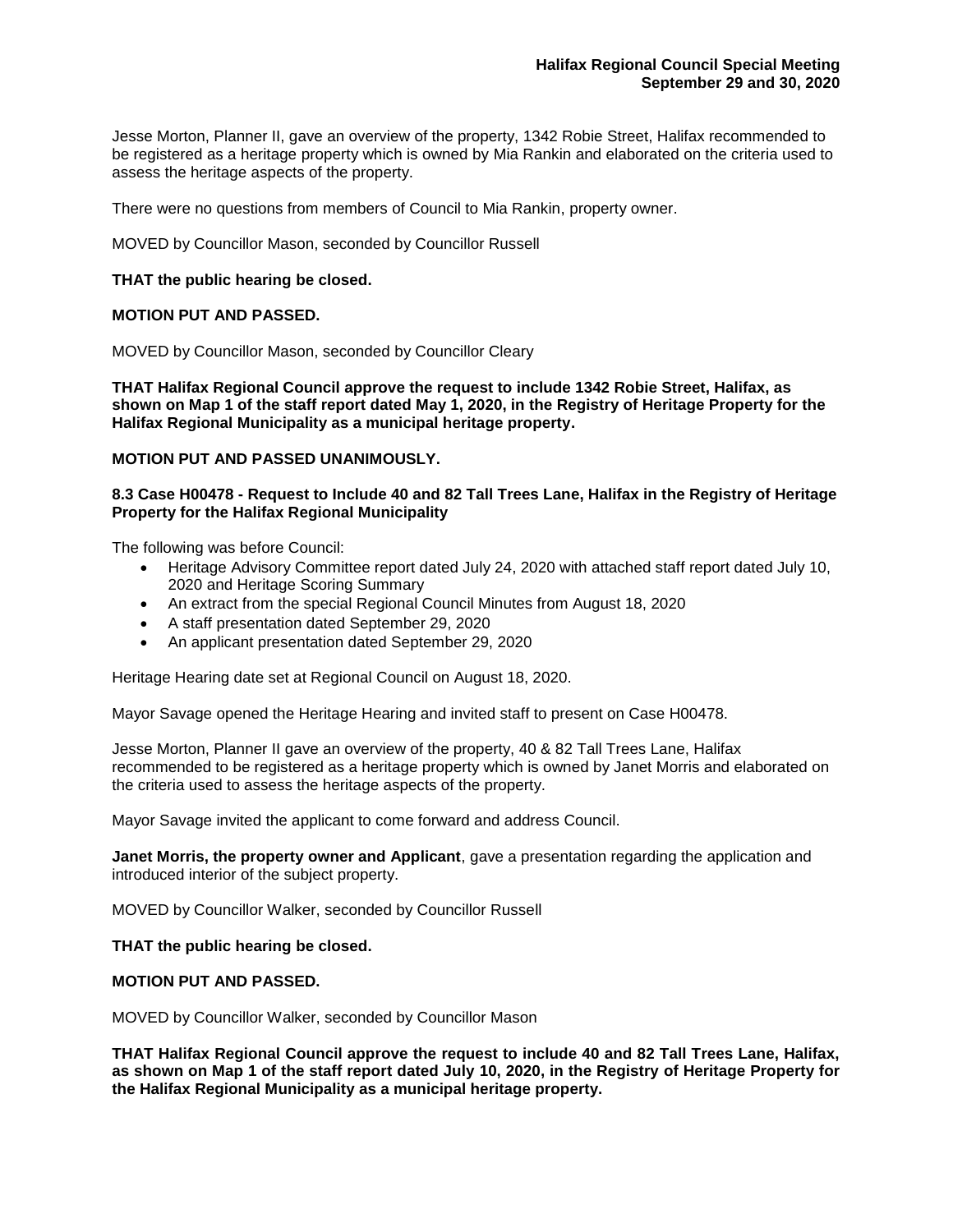# **MOTION PUT AND PASSED UNANIMOUSLY.**

# **VIRTUAL DESIGN REVIEW COMMITTEE APPEAL HEARING – 1:00 P.M.**

## **8.4 Appeal of the Decision of the Design Review Committee for Case 22708 - Substantive Site Plan Approval for 1325 Lower Water Street, Halifax**

The following was before Council:

- A staff recommendation report dated August 20, 2020
- An extract of the Halifax Regional Municipal Charter, Chapter 39 of the Acts of 2008, Part VIII (Planning and Development)
- A copy of the notification letters
- A copy of the staff presentation
- A copy of the applicants' presentations
- A copy of the appellants' presentation and presentation index
- Correspondence from Jeanne Cruikshank, Brian Dort

Mayor Savage reviewed the rules of procedure for appeal hearings and opened the hearing by inviting staff to make a presentation.

Jennifer Chapman, Planner III presented the Design Review Committee's approval of a substantive site plan application for the lands located at 1325 Lower Water Street, Halifax which included an overview of the Applicants' proposal, site context, building design, evaluation against the Design Manual, variances with positive and negative recommendations, Wind Study, and post bonus height public benefit.

Mayor Savage invited the appellants to come forward and address Council.

**Jeanne Cruikshank, Appellant** summarised the appellants' reasons for appealing the Design Review Committee's July 30, 2020 decision. The appellants accept that the development rules allow a building to be built on the site, but it must follow the rules set out in the Design Manual and Land Use By-Law.

**Fran Payne, Appellant** explained the first reason for appealing was because HRM staff recommended the application be rejected. Payne commented on the neighbouring properties' loss of view, sunlight, including solar options, and added traffic. Payne spoke to the changing times due to the pandemic and it being the wrong time to make such an important decision. They noted that the proposed building would change the Halifax skyline and waterfront forever.

**Norman Wallet, Appellant** noted the second reason for appealing was a result of the irregularities at the Design Review Committee's July 30, 2020 meeting, wherein: the applicant did not follow the rules of order and the Committee failed to carry out their duties.

**Robert McNutt spoke on behalf of Patricia Gillis, Appellant** explaining the third reason was the design fails to meet qualitative aspects of the Design Manual as it does not comply with Sections 2.1c, 2.10i, 3.1.1a, 3.2.1a, 3.2.1f, 3.2.5a, 3.3.1b and 3.3.1c of the Design Manual.

**Yash Mehta spoke on behalf of Mary McGrath, Appellant** on the qualitative aspects of the proposal not complying with the Design Manual.

**Jessica Kuo, Appellant** stated that the fourth reason was that the variances do not meet acceptance criteria. Kuo spoke to the third, fourth, sixth and eighth variances, pointing out that the only benefit was private for the users of the private pool and questioned the public benefit, as well the tower was 40 percent wider than what was allowed in the Design Manual, and wondered if the tower was truly a landmark element in downtown Halifax.

**Brian Dort, Appellant** indicated that other considerations for the appeal came from the variances and bonus zoning. Dort referred to Section 4.2.2 Waterfront View Corridors View of Centre Plan Package A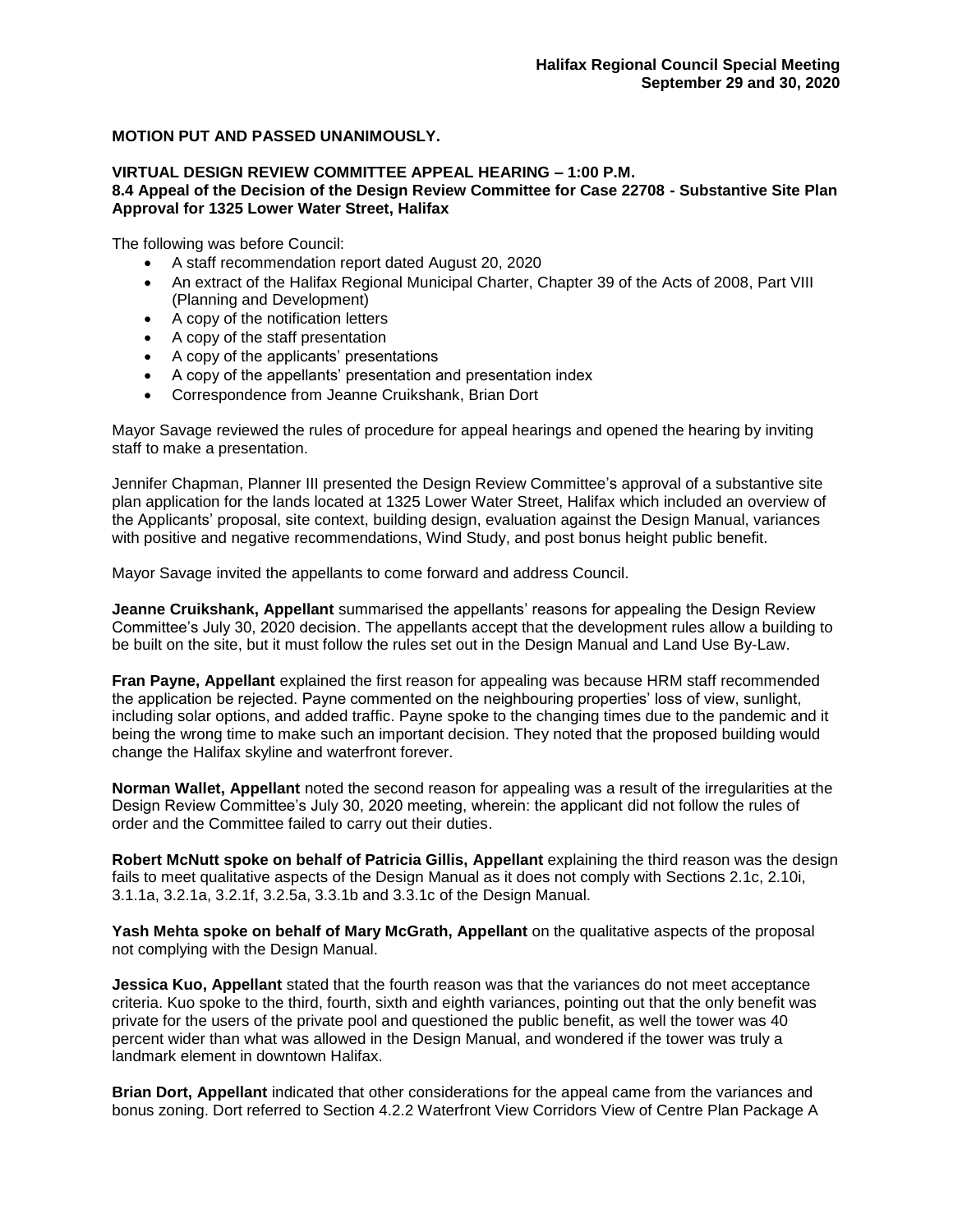and the preservation of waterfront views for the public. They asked Council to consider the negative effects the development may have and missed opportunity to create valuable public space for local restaurants and the tourism sector.

**Sharon Beals, Appellant** spoke to public engagement and the failure to follow the HRM Community Engagement Strategy. Of the meetings held in 2009, 2014 and 2019, only the 2009 meeting gave the public an opportunity to ask questions and provide input. Public requests for consultation made to Develop Nova Scotia produced no response.

**Tina Battcock spoke on behalf of Cheryl Fraser, Appellant** commenting on the June 22, 2020 staff report and the finding that the number of variances, and scale of each variance suggested that the proposed was too large for the site given the requirements of the Land Use By-law. Battcock spoke on the history of the Cunard Lot and receiving clarification on whether the Crown Lands Act and Guidelines for leases on Crown Land apply to the Cunard lot before proceeding.

**Peter Dietz, Appellant** highlighted the Pedestrian Wind Impact Study and the difficulties with water infiltration along the waterfront. The Study evaluated wind speeds up to the equivalent of 93 kilometres per hour, but Dietz suggested that simulations should be run at full-scale winds of 250 kilometres per hours to simulate hurricanes and the effects the new development would have on surrounding buildings to provide guidance for mitigating these effects.

**Leah Robertson spoke on behalf of Peter Dietz, Appellant** referencing Section 6 of the Halifax Regional Municipal Charter and Section 10.6 of Center Plan Package A respecting the perimeters for incentives or bonus zoning within the Centre Plan Area and requiring affordable housing in the land use by-law. Robertson commented on the ninth variance respecting open space and how the proposed development did not appear to be designed for public use.

**Mary Chow spoke on behalf of Appellant Jesse Arsenault** voicing concern with traffic and no indication of accessible parking, where the developer was required to have a minimum of five accessible spaces based on the proposed 229 spaces. Chow commented on the added demand for parking and providing parking options due the loss of 188 parking spaces, and the need for a new traffic study to look at the impact from neighbouring developments and traffic from connector streets.

**Dr. Petra Mudie spoke on behalf of Scott Wilson, Appellant** addressing environmental concerns and the Regional Centre being vulnerable to climate change, extreme weather events and rising sea levels and considering the worse case flood scenarios. They sought clarification on whether the correct value of 3.8 meters required by the *Nova Scotia Costal Protection Act* was used, or a lesser value, when designing the Cunard building.

**Ted Farquhar, spoke on behalf of Gary Thompson, Appellant** summarized the points and reasons made by the speakers and asked Council to accept the appeal as the variances do not meet the Land Use By-law and Design Manual criteria.

Mayor Savage invited the applicant to address Council.

**Jim Spatz, Southwest Properties, Stephen Bugbee, Zeidler Architects and Matt Neville, Planner with Develop Nova Scotia** presented the application to develop a unique and appropriate development project and the nine variances requested. The presentation included a review of the public space plan, views, and buildable area versus design area along Lower Water Street and Morris Street and showed a rendering of the alternative two tower option. It was noted that subject to an agreement with Nova Scotia Power, the developer was looking to make improvements to the Morris Street corridor and would be seeking public input. The Applicants responded to questions from Council.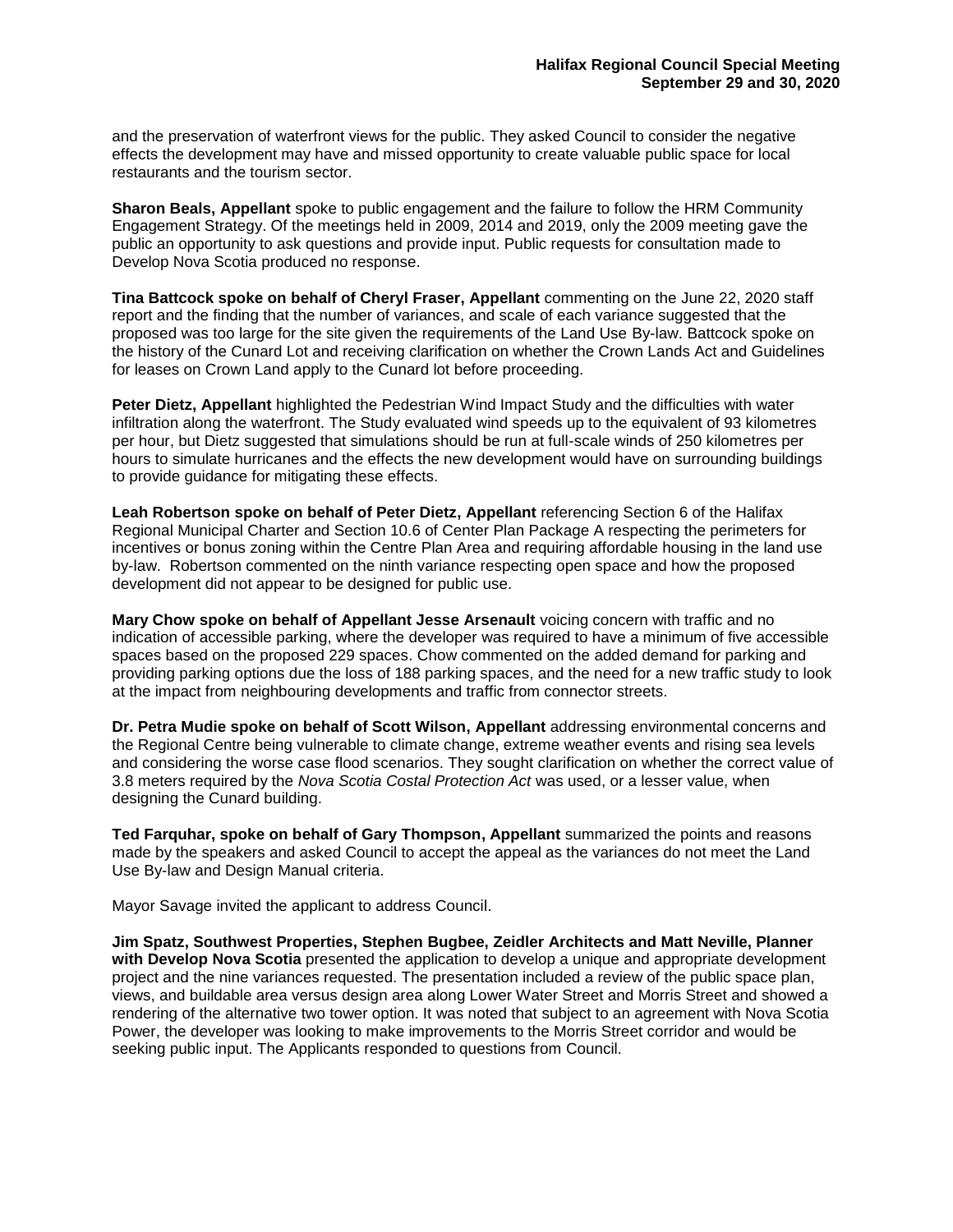John Traves, Municipal Solicitor, clarified the rules and outcomes noting that these are quasi-judicial proceedings and that Council's role was to determine whether the variances meet the requirements and intent of the Design Manual.

MOVED by Councillor Mason seconded by Councillor Karsten

## **THAT the appeal hearing be closed.**

## **MOTION PUT AND PASSED.**

MOVED by Councillor Mason, seconded by Councillor Whitman

## **THAT the appeal be allowed.**

Council discussed the appeal recognizing the complexity of the Design Manual. Staff provided further clarification on the criteria in the Land Use By-law and Design Manual as it relates to benefit calculation, applicant led engagement, massing and setbacks.

Council paused their discussion to break and deal with Items 8.5 and 8.6 Public Hearings scheduled for 6:00 p.m., following which they continued discussing the appeal.

## **MOTION PUT AND PASSED.** (9 in favour, 6 against)

In favour: Deputy Mayor Blackburn, Councillors Nicoll, Austin, Mancini, Mason, Smith, Zurawski, Russell, Outhit

Against: Councillor Streatch, Hendsbee, Karsten, Adams, Whitman, Mayor Savage

Not present: Councillors Cleary and Walker

MOVED by Councillor Mason, seconded by Deputy Mayor Blackburn

#### **THAT the Site Plan be approved with the following conditions:**

**a) approve the qualitative elements of the substantive site plan approval application for a 16 storey, with rooftop penthouse, mixed use building, in Downtown Halifax as shown in Attachments A and B of the August 20, 2020 Staff report, with the exception that the western Lower Water Street elevation be augmented on the ground floor through the provision of a combination of increased visual permeability by multiple windows and doors at the sidewalk level and providing more active uses at grade that relate to the sidewalk, stepping with the slope; b) approve the proposed variances outlined in Attachment C of the August 20, 2020 Staff report, with the exception of variances #3, #4, and #8 related to the Tower Width. For additional clarity, no portion of the "tower" shall exceed dimensions beyond 38 metres. The mass of the remainder of the building shall remain consistent with that found in Attachment A; c) accept the findings of the quantitative wind assessment included in Attachment D; and**

**d) recommend the Development Officer accept the public benefit as described in Attachment B.**

**MOTION PUT AND PASSED.** (13 in favour, 2 against)

In favour: Mayor Savage, Deputy Mayor Blackburn, Councillors Streatch, Hendsbee, Karsten, Nicoll, Mancini, Mason, Smith, Adams, Whitman, Russell, Outhit

Against: Councillor Austin and Zurawski

Not present: Councillors Cleary and Walker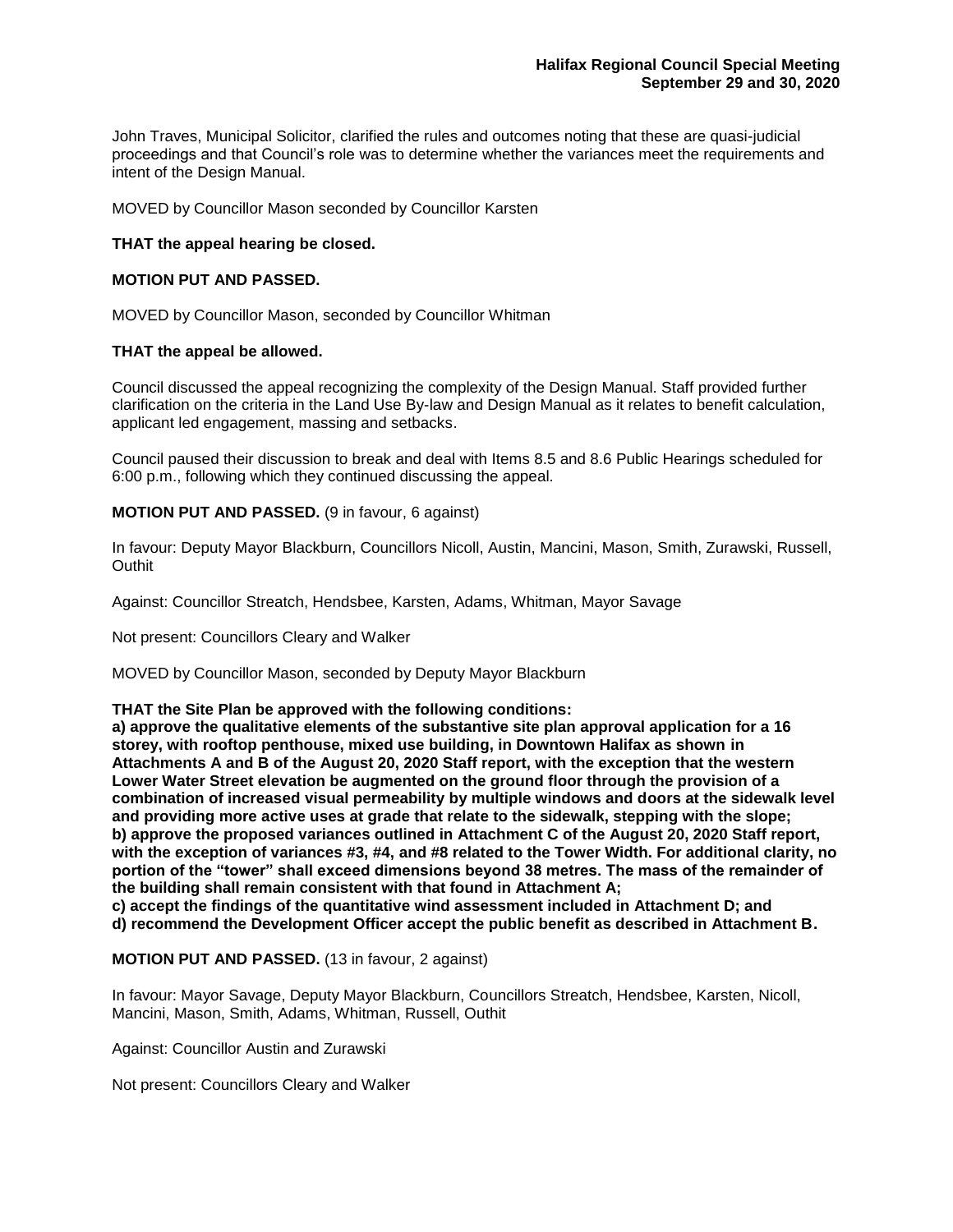MOVED by Councillor Hendsbee, seconded by Councillor Adams

**THAT Halifax Regional Council recess at 8:45 p.m. and reconvene September 30, 2020 at 10:00 a.m.**

# **MOTION PUT AND PASSED.**

# **VIRTUAL PUBLIC HEARINGS – 6:00 P.M.**

## **8.5 Case 22050 - Amendments to the Halifax Municipal Planning Strategy and Halifax Mainland Land Use By-law for Parkmoor Avenue, Hayes Street and Charlton Avenue (PID 00277228), Halifax**

The following was before Council:

- Halifax and West Community Council report dated August 27, 2020 with attached staff recommendation report dated August 20, 2020.
- An extract from the special Regional Council Minutes from September 1, 2020
- A staff presentation dated September 29, 2020
- An applicant presentation dated September 29, 2020
- Correspondence from Carmen Boyko, S. Harnish, Heather Power, Mike Costen, Matt and Melissa Power, Crystal Purcell

First reading was given on September 1, 2020.

Jesse Morton, Planner II, gave an overview of Case 22050 indicating that the applicant, RMP Development Consulting Limited, is seeking Municipal Planning Strategy (MPS) and Land Use By-law (LUB) amendments to allow for construction of a residential subdivision that will include smaller than usual lot sizes to allow for the construction of affordable housing units.

Morton answered Council questions of clarification regarding how the proposed amendments maintain the low density character of neighbourhood, the location of the various dwelling types being proposed within the development, the setback of units from the property line, the proposed street network, the approved Traffic Impact Study, the impact of the development on the existing informal trail network, wetlands conservation, and parkland development.

Mayor Savage opened the public hearing and invited the applicant to address Council.

**Chrystal Fuller, Brighter Community Planning and Consulting,** on behalf of the applicant**,** gave an overview of how the applicant's proposal ties in with housing affordability and how they have tried to respect the existing neighbourhood mix which is predominantly single and double unit dwellings. Fuller reviewed elements of the subdivision's design which includes parks, green spaces and wetlands conservation area that was authorized by the Province.

Mayor Savage reviewed the rules of procedure for public hearings and opened the floor for anyone wishing to speak on the matter.

**Wayne Brown, Herring Cove Road** stated their opposition to the project because it will increase pressure on the area's sewage system and bring more traffic to an area that already experiences excessive morning rush hour backlogs on Herring Cove Road leading to the Armdale Rotary.

**Carmen Boyko, Spryfield** stated that this development is not needed given that existing recent developments still have vacant units and unsold building lots. Boyko expressed concerns regarding the environment and protecting the lady slipper population, habitat for wildlife and the wetlands. Other concerns include the loss of the existing informal trail system, increased traffic and urban sprawl.

Mayor Savage invited the applicant to respond to questions raised by the public.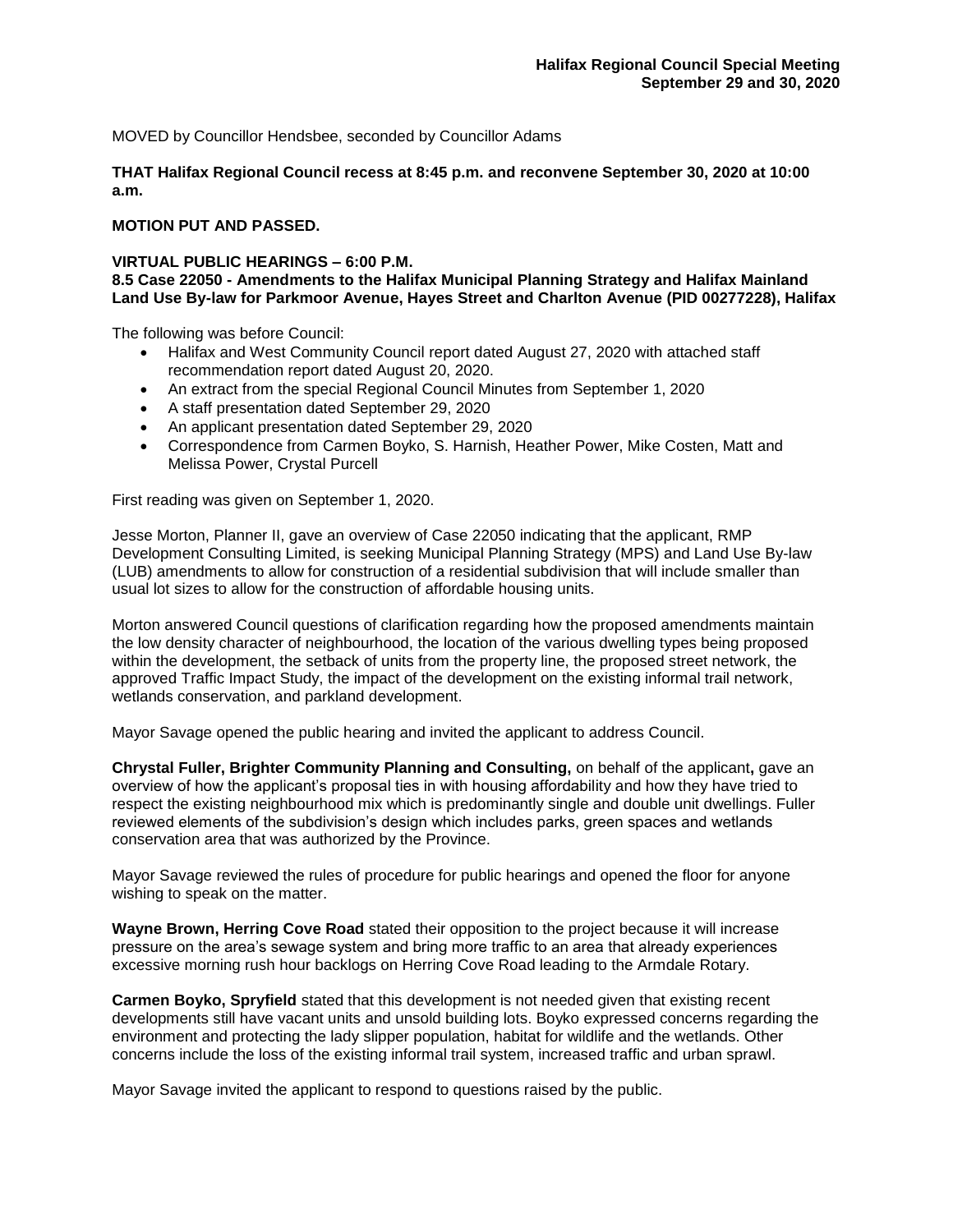Fuller responded to the speakers' concerns emphasizing the need for affordable housing and housing market statistics.

MOVED by Councillor Russell, seconded by Councillor Nicoll

# **THAT the public hearing be closed.**

## **MOTION PUT AND PASSED.**

MOVED by Councillor Adams, seconded by Councillor Karsten

**THAT Halifax Regional Council adopt the proposed amendments to the Municipal Planning Strategy (MPS) for Halifax and Land Use By-law (LUB) for Halifax Mainland, as set out in Attachments A and B of the staff report dated August 5, 2020, to permit single detached dwellings with modified lot requirements and five townhouse buildings on a portion of the lands identified as PID 00277228, near Parkmoor Avenue, Hayes Street and Charlton Avenue, Halifax.**

Members of Council expressed concerns about how the proposed street design will manage pedestrians and motor vehicle traffic and that higher density lots should be located closer to public transit stops.

**MOTION PUT AND PASSED.** (14 in favour, 1 against)

In favour: Mayor Savage, Deputy Mayor Blackburn, Councillors Streatch, Hendsbee, Karsten, Nicoll, Austin, Mancini, Mason, Cleary, Adams, Whitman, Russell, Outhit

Against: Councillor Zurawski

Not present: Councillors Walker and Smith

## **8.6 Case 21808 - Amendments to the Dartmouth Municipal Planning Strategy and Land Use By-Law for Burnside Industrial Park and City of Lakes Business Park, Dartmouth**

The following was before Council:

- Harbour East Marine Drive Community Council report dated August 7, 2020 with attached staff recommendation report dated January 28, 2020.
- An extract from the special Regional Council Minutes from August 18, 2020
- A staff presentation dated September 29, 2020
- Correspondence from Richard Buggeln, Michael Thomas, Susan Cole, Valerie Thomas, Beth Wilkinson, Tracey Mitchell, Nancy Carter, Kim Davis, Mike Parker, Murray Douglas, Rod Johnson, Cherie and David Stredder, Joann Lowry, James Osmond and Judith Henderson, Marcienne Mason, Joe Lively, Debbie Glasgow, Ann Marie Neuman, Les Mayo, Kathryn Tyrrell, Roger Day, Donald Murphy - President DSM Holdings Limited, Paul Norwood - President PJC Land Developments/Nature Ridge Homes, Deb Scott, Linda Joyce, Deb Day - Chair, Coalition for Safe and Healthy Communities, Charles Taylor - Chair Ratepayers in East Preston, Annette Newton, Linda Mosher, Thane Stevens - President Stevens Group of Companies, Colleen Withrow, Robert Ferguson

First reading was given on August 18, 2020.

Leah Perrin, Planner III, gave an overview of Case 21808. Burnside Industrial Park and City of Lakes Business Park, Dartmouth are currently zoned I-2 and allowing all commercial and industrial uses. The Burnside Expansion Area office and retail are limited to accessory uses only. The proposed amendments to the Dartmouth MPS and LUB are to ensure a sufficient supply of industrial land for future economic development.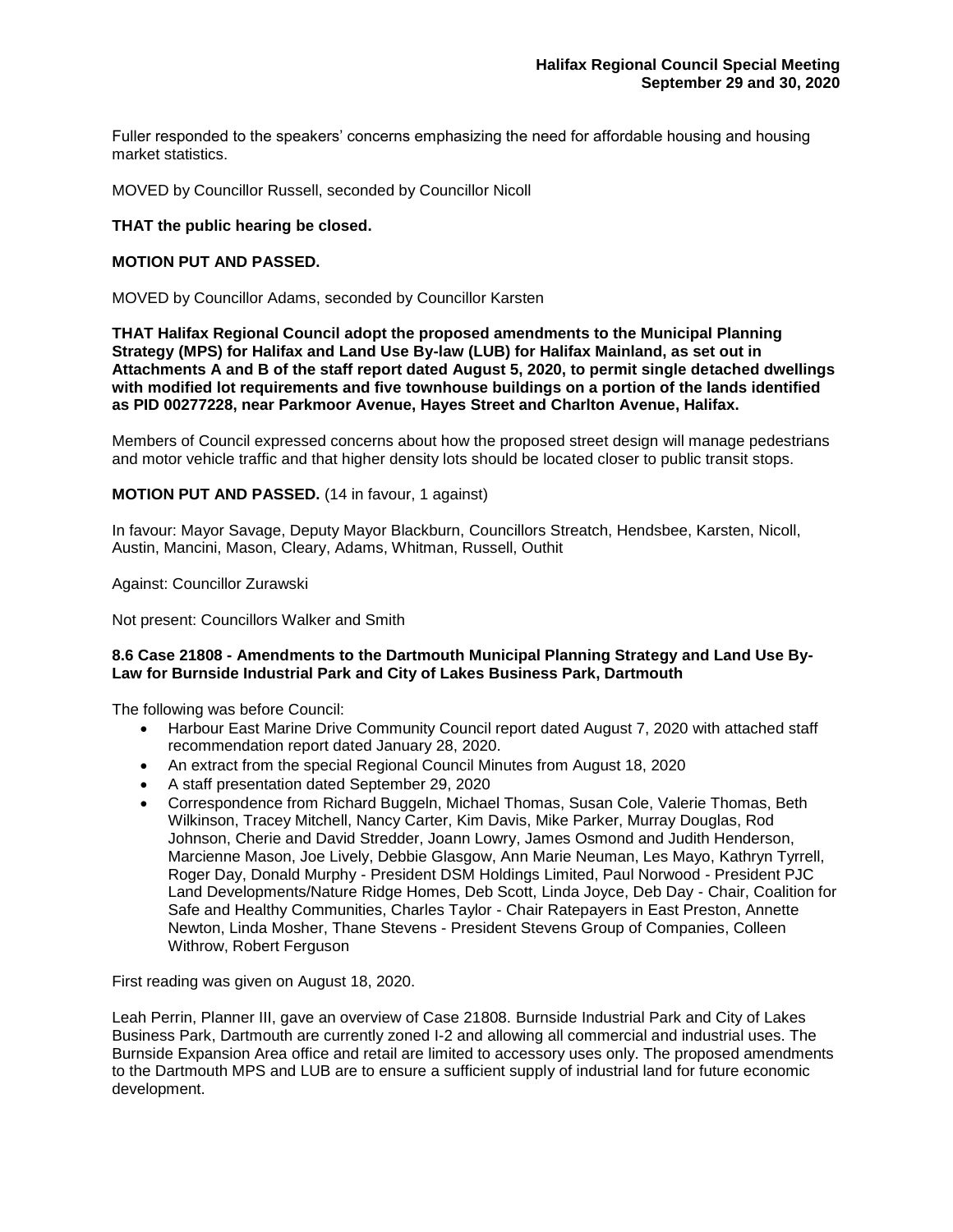Perrin answered Council questions about protecting industrial lands from conversion.

Mayor Savage opened the public hearing.

Mayor Savage reviewed the rules of procedure for public hearings and opened the floor for anyone wishing to speak on the matter.

**Mark VanZeumeren, Harbourside, Dartmouth** stated his opposition to amendments because the proposed zoning is restrictive and will result in lower property values within Burnside Industrial Park.

**Linda Mosher, Lake Echo** stated her support for the lots in Burnside Industrial Park being zoned for industrial purposes so that construction and demolition transfer stations and processing facilities will be located within these industrial zones and not in rural residential areas.

MOVED by Councillor Russell, seconded by Councillor Hendsbee

## **THAT the public hearing be closed.**

## **MOTION PUT AND PASSED.**

MOVED by Councillor Mancini, seconded by Councillor Hendsbee

**THAT Halifax Regional Council adopt the proposed amendments to the Secondary Municipal Planning Strategy (SMPS) and Land Use By-law (LUB) for Dartmouth, as set out in Attachments A and B of the January 28, 2020 staff report, to re-designate and rezone lands within Burnside Industrial Park and City of Lakes Business Park.**

## **MOTION PUT AND PASSED UNANIMOUSLY.**

Not present: Councillor Walker

## **9. CORRESPONDENCE, PETITIONS & DELEGATIONS**

#### **9.1 Correspondence**

The Clerk noted that correspondence was received for items 7.6, 7.8, 7.10, 8.4, 8.5, 8.6, 11.1.2, and 11.1.3. This correspondence was circulated to Council.

For a detailed list of correspondence received refer to the specific agenda item.

## **9.2 Petitions – NONE**

## **9.3 Presentations– NONE**

# **10. INFORMATION ITEMS BROUGHT FORWARD – NONE**

# **11.1 CHIEF ADMINISTRATIVE OFFICER 11.1.1 Fall 2020 Temporary Borrowing Resolution and Debenture**

The following was before Council:

• A staff recommendation report dated August 27, 2020

MOVED by Councillor Russell, seconded by Councillor Walker

## **THAT Halifax Regional Council:**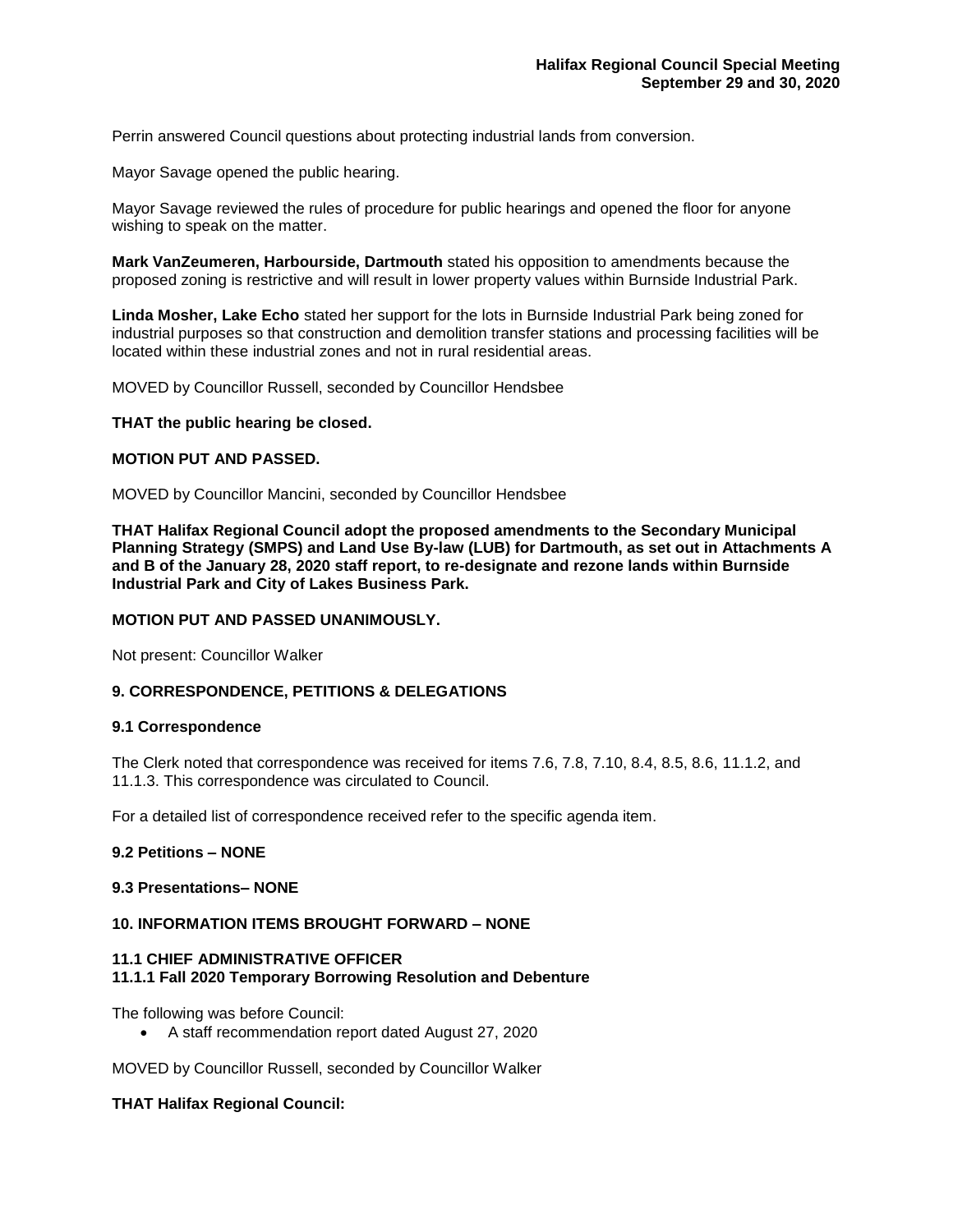**1. Approve a Temporary Borrowing Resolution of \$95,500,549 for financing of current debt-funded projects in-progress from the 2020/21 and prior capital budgets, as set in Attachment A of the staff report dated August 27, 2020;**

**2. Approve a Temporary Borrowing Resolution of \$79,550,125 for financing of the debt-funded projects from previous capital budgets which have reached substantial completion and eligible for Fall 2020 Debenture Issue application, as set in Attachment C of the staff report dated August 27, 2020; and**

**3. Authorize the Mayor and Municipal Clerk to sign the Resolution for Pre-Approval of Debenture Issuance, subject to interest rate confirmation not to exceed 5.50%, to enable the Halifax Regional Municipality to issue a 10-year debenture of \$79,550,125, as set out in Attachment E of the staff report dated August 27, 2020.**

# **MOTION PUT AND PASSED UNANIMOUSLY.**

**11.1.2 Proposed Administrative Order 2020-011-ADM, Respecting HRM's Grant Programs for Active Transportation and Recreational Trails - Support for Community Associations for Active Transportation and Recreational Trails**

The following was before Council:

- A staff recommendation report dated July 23, 2020
- Correspondence from Barry Barnet

MOVED by Councillor Nicoll, seconded by Councillor Hendsbee

# **THAT Halifax Regional Council:**

**1. Adopt Administrative Order 2020-011-ADM, Respecting HRM's Grant Programs for Active Transportation and Recreational Trails (Attachment 1 of the staff report dated July 23, 2020); and, 2. Endorse the eight proposed updates and approaches, as presented in the Executive Summary section and detailed further in the Discussion section of the staff report dated July 23, 2020, to the Municipality's ongoing development and promotion of active transportation facilities and recreational trails in HRM, including the collaboration with community associations and other key stakeholders.**

# **MOTION PUT AND PASSED UNANIMOUSLY.**

## **11.1.3 First Reading Proposed By-law M-201, an Amendment to By-law M-200, Respecting Standards for Residential Occupancies, and Proposed Amendments to Administrative Order 15, Respecting License, Permit and Processing Fees**

The following was before Council:

- A staff recommendation report dated August 26, 2020
- Correspondence from George Kovacs, Janine Fraser, John Weagle, Patrick Moan

Notice of Motion was given on September 22, 2020

MOVED by Councillor Mason, seconded by Councillor Cleary

**THAT Halifax Regional Council give First Reading to By-law M-201, the purpose of which is to amend By-law M-200, Respecting Standards for Residential Occupancies including housekeeping and general amendments, as set out in Appendix B of the staff report dated August 26, 2020.**

**MOTION PUT AND PASSED UNANIMOUSLY.**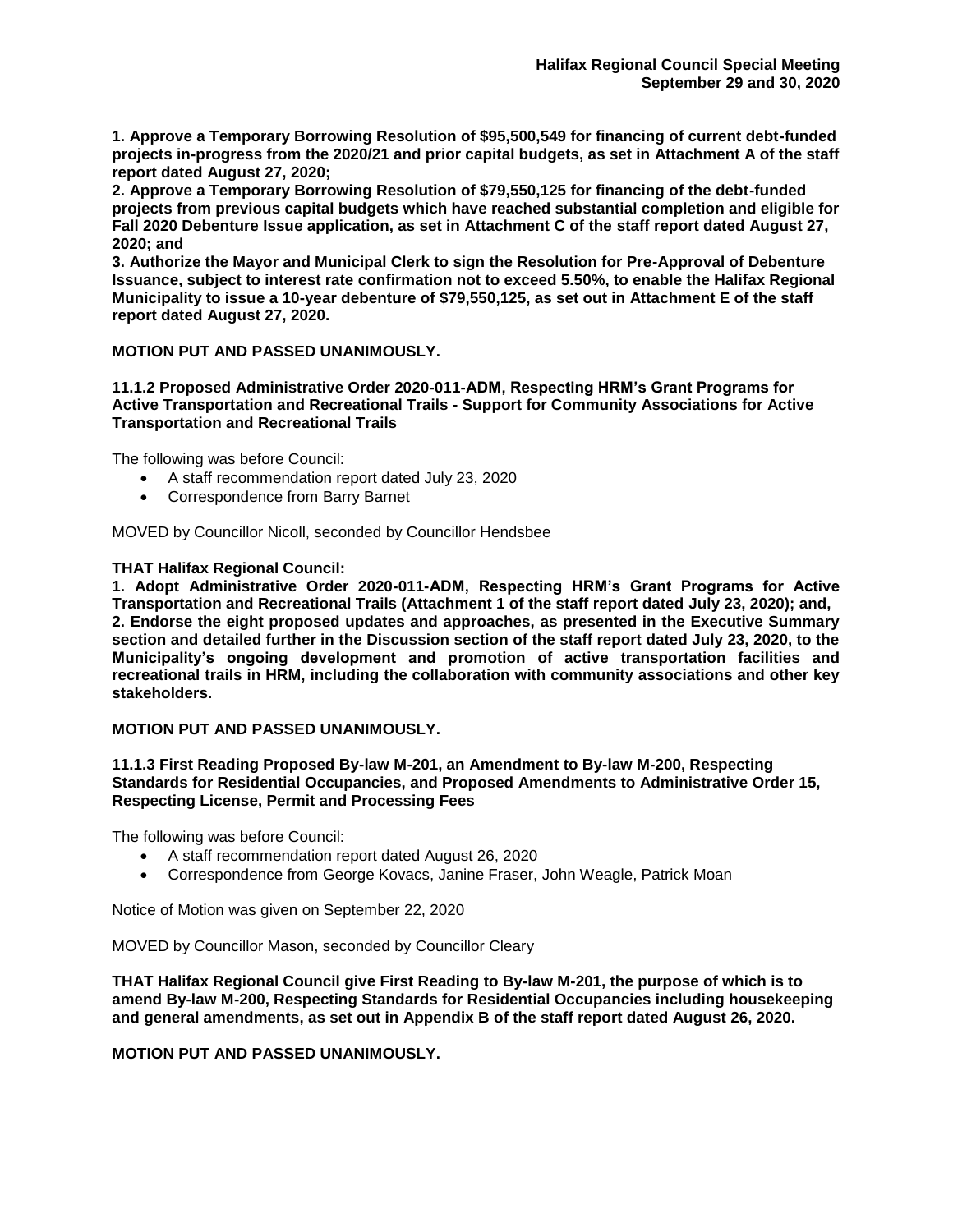# **11.1.4 Pollution Control at Lake Banook and Lake Micmac**

The following was before Council:

• A staff recommendation report dated August 6, 2020

MOVED by Councillor Austin, seconded by Councillor Mancini

# **THAT Halifax Regional Council:**

**1. Suspend the rules of procedure under Schedule 5, the Environment and Sustainability Standing Committee Terms of Reference, of Administrative Order One, the Procedures of the Council Administrative Order.**

**2. Direct the Chief Administrative Officer to:**

**a. Implement the short-term actions to mitigate phosphorous and bacteria loading into Lake Banook and Lake Micmac as identified within Table 4 of the staff report dated August 6, 2020, and b. Prepare cost estimates for future actions to mitigate loading of phosphorous, bacteria, and other pollutants to be considered in the 2021-2022 budget cycle, as identified within Table 4 of the staff report dated August 6, 2020.**

MOVED by Councillor Austin, seconded by Councillor Mancini

**THAT the motion be amended to include new subsection (c) which reads as follows; review the feasibility through the 2021/22 capital budget process to implement a pilot project to install stormwater best management practice infrastructure at Rixdale Drive as part of the 2021 Prince Albert Road capital tender.**

# **MOTION TO AMEND PUT AND PASSED UNANIMOUSLY.**

The motion before Council now reads:

MOVED by Councillor Austin, seconded by Councillor Mancini

## **THAT Halifax Regional Council:**

**1. Suspend the rules of procedure under Schedule 5, the Environment and Sustainability Standing Committee Terms of Reference, of Administrative Order One, the Procedures of the Council Administrative Order.**

**2. Direct the Chief Administrative Officer to:**

**a. Implement the short-term actions to mitigate phosphorous and bacteria loading into Lake Banook and Lake Micmac as identified within Table 4 of the staff report dated August 6, 2020, and b. Prepare cost estimates for future actions to mitigate loading of phosphorous, bacteria, and other pollutants to be considered in the 2021-2022 budget cycle, as identified within Table 4 of the staff report dated August 6, 2020.**

**c. Review the feasibility through the 2021/22 capital budget process to implement a pilot project to install stormwater best management practice infrastructure at Rixdale Drive as part of the 2021 Prince Albert Road capital tender.**

Two-third majority vote required.

**MOTION AS AMENDED PUT AND PASSED UNANIMOUSLY.**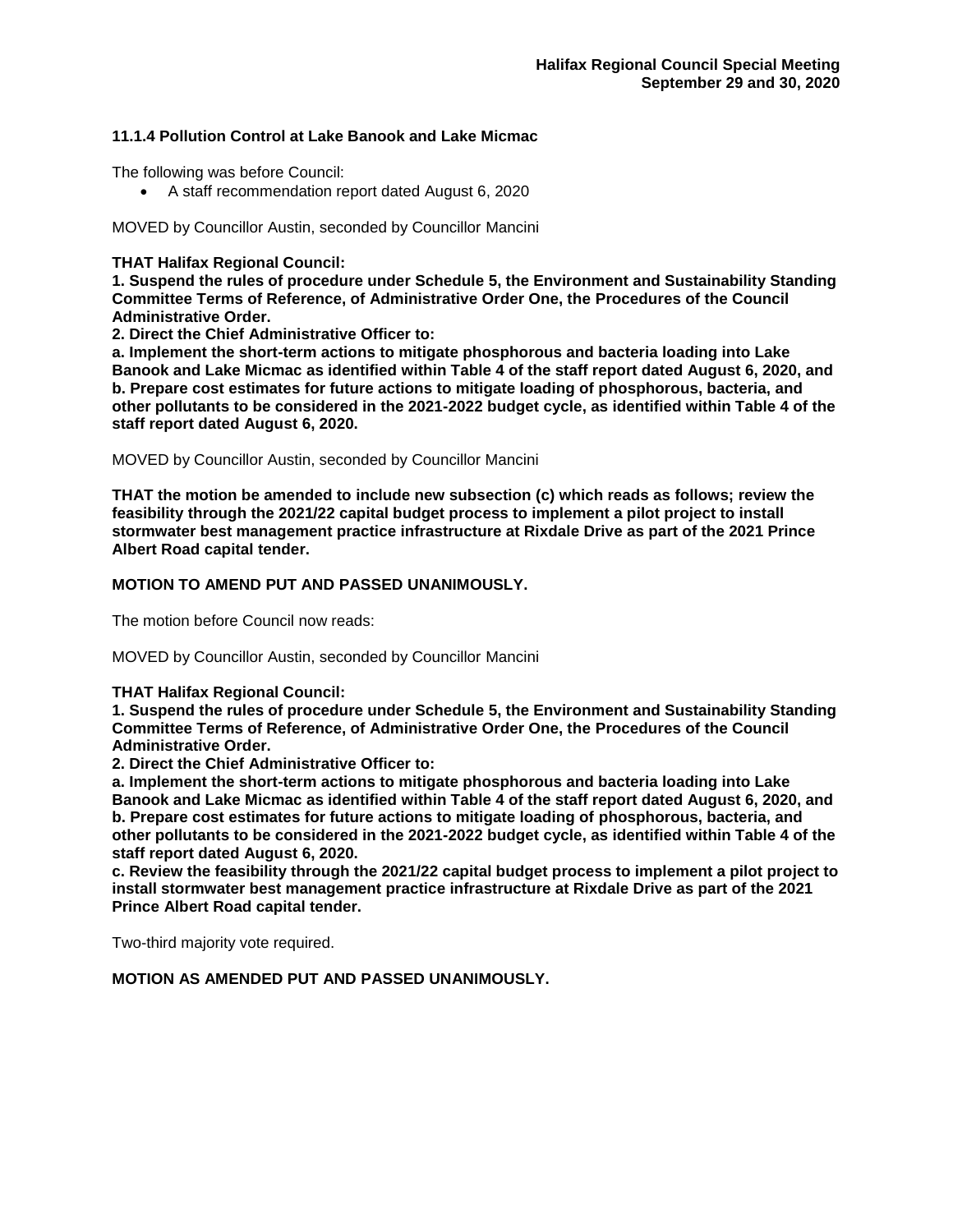**11.1.5 First Reading Proposed By-law F-201, an Amendment to By-law F-200, Respecting Fees for Permits and Licences; First Reading Proposed By-law P-401, an Amendment to By-law P-400, Respecting Regulating the Installation of Plumbing Systems; First Reading Proposed By-law B-204, an Amendment to By-law B-201, Respecting the Building Code; First Reading Proposed Bylaw C-601, an Amendment to By-law C-600, Respecting Regional Capital Cost Charges; First Reading Proposed By-law C-801, an Amendment to By-law C-800, Respecting Regional Capital Cost Charges for Solid Waste Facilities and Proposed Amendments to Administrative Order 15, Respecting License, Permit and Processing Fees - Waiving Municipal Related Construction Fees for Registered Non-Profit and Charitable Housing Developments**

The following was before Council:

• A staff recommendation report dated August 26, 2020

Notice of Motion was given on September 22, 2020

MOVED by Councillor Mancini, seconded by Councillor Nicoll

**THAT Halifax Regional Council give First Reading to:**

**1. By-law F-201, amending By-law F-200, the Fees By-law, as set out in Attachment B of the staff report dated August 26, 2020.**

**2. By-law P-401, amending By-law P-400, the Plumbing By-law, as set out in Attachment C of the staff report dated August 26, 2020.**

**3. By-law B-204, amending By-law Number B-201, the Building By-law, as set out in Attachment D of the staff report dated August 26, 2020.** 

**4. By-law C-601, amending By-law C-600, Capital Cost Charges By-law, as set out in Attachment E of the staff report dated August 26, 2020.**

**5. By-law C-801, amending By-law C-800, Capital Cost Charges for Solid Waste Facilities, as set out in Attachment F of the staff report dated August 26, 2020.**

## **MOTION PUT AND PASSED UNANIMOUSLY.**

## **11.1.6 Case 20226 - Beechville Planning Strategy Review and Community Benefit Action Plan**

The following was before Council:

• A staff recommendation report dated September 8, 2020

MOVED by Councillor Zurawski, seconded by Deputy Mayor Blackburn

**THAT Halifax Regional Council direct the Chief Administrative Officer to continue with the Beechville Planning Strategy Review and undertake a Beechville Community Benefit Action Plan, that includes at a minimum, the following actions:** 

**1. Ensure the matters identified by the Beechville Community Development Association, as outlined in Attachment F of the staff report dated September 8, 2020, are investigated, and resolved wherever possible, through the Beechville Planning Strategy Review or through a Beechville Community Benefit Action Plan;**

**2. As part of the Beechville Planning Strategy Review, ensure the actions outlined in Attachment I of the staff report dated September 8, 2020 are undertaken;**

**3. As part of a Beechville Community Benefit Action Plan, ensure the actions outlined in Attachment J of the staff report dated September 8, 2020 are undertaken;**

**4. Implement a revised public participation program for the Beechville Planning Strategy Review, as outlined in Attachment H of the staff report dated September 8, 2020;**

**5. Take no further action in relation to Armco's request for site-specific Municipal Planning Strategy amendments.**

**MOTION PUT AND PASSED UNANIMOUSLY.**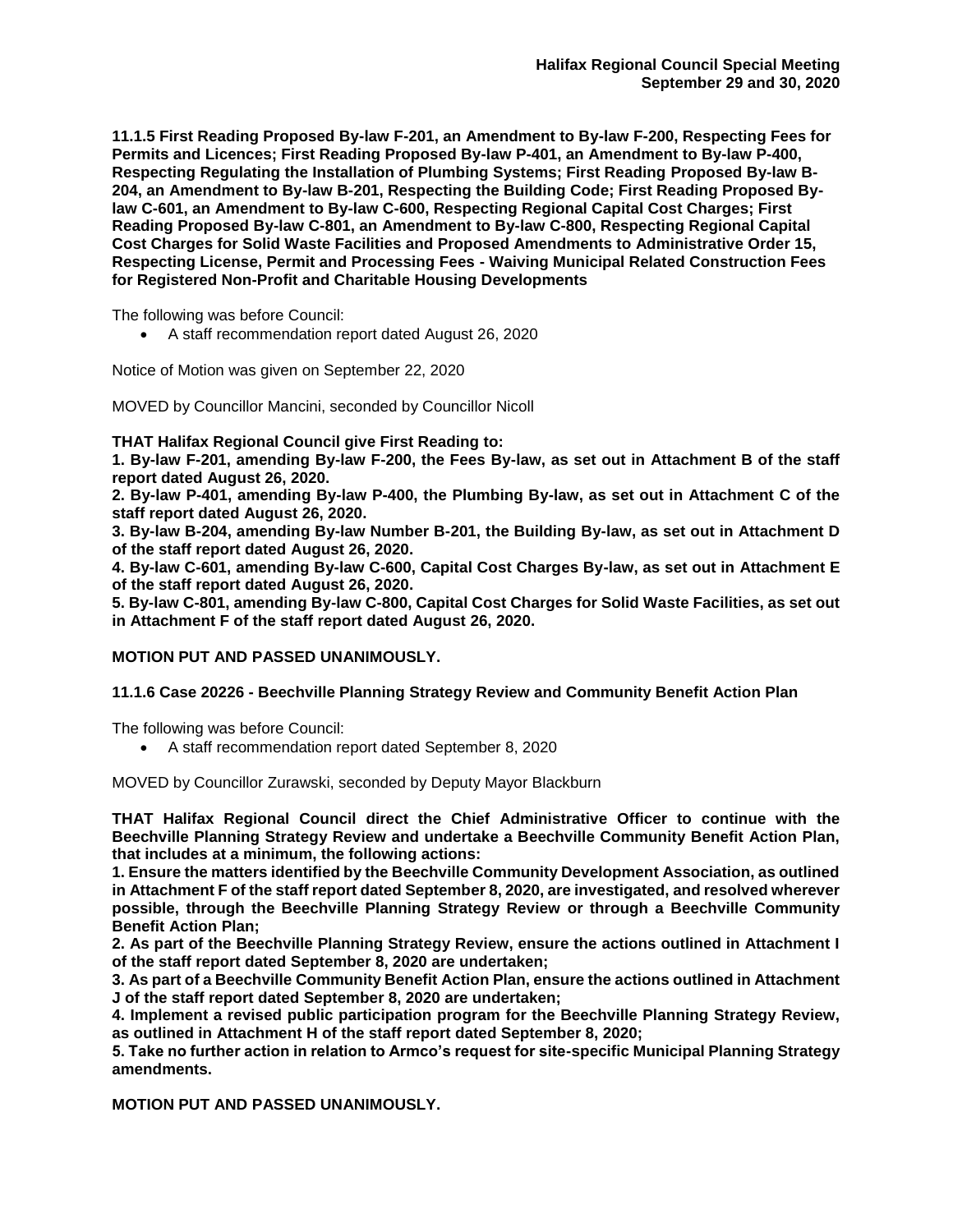# **11.1.7 Proposed Amendments to Administrative Order 2014-001-ADM, Tax Relief to Non-Profit Organizations Administrative Order to Allow a form of Multi-Year Tax Relief to Non-Profit Organizations**

The following was before Council:

• A staff recommendation report dated August 10, 2020

MOVED by Deputy Mayor Blackburn, seconded by Councillor Mason

**THAT Halifax Regional Council adopt the amendments to Administrative Order 2014-001-ADM, the Tax Relief For Non-Profit Organizations Administrative Order, as set out in Attachment 2 of the staff report dated August 10, 2020, to provide a form of multi-year tax relief for eligible applicants.**

## **MOTION PUT AND PASSED UNANIMOUSLY.**

## **11.1.8 Winter Operations Service Standard Review**

The following was before Council:

- A staff recommendation report dated September 2, 2020
- A staff handout dated September 29, 2020

MOVED by Councillor Cleary, seconded by Councillor Nicoll

## **THAT Halifax Regional Council:**

**1. Suspend the rules of procedure under Schedule 7, the Transportation Standing Committee Terms of Reference, of Administrative Order One, the Procedures of the Council Administrative Order;**

**2. Adopt the proposed Winter Operations service standards as detailed in attached Appendix C of the staff report dated September 2, 2020;**

**3. Direct the Chief Administrative Officer to bring forward funding options to improve the service standard for transit stops, from 48 to 24 hours as part of the 2021/22 budget deliberation process; 4. Direct the Chief Administrative Officer to provide a supplementary report that evaluates the business case for in-house towing operations to support the proposed winter operations service standards; and,**

**5. Direct the Chief Administrative Officer to undertake another review of Winter Operations Service Standards within five years to ensure continued alignment with Council priorities, best practices, stakeholder expectations and funding levels.**

MOVED by Councillor Cleary, seconded by Councillor Mancini

**THAT the motion be amended to include new subsection 6 which reads as follows; request a supplementary report on changing the sidewalk snow clearing standard for Residential Streets and Walkways (currently P3) from 36 hours to 18 hours.**

## **MOTION TO AMEND PUT AND PASSED.** (15 in favour, 2 against)

In favour: Mayor Savage, Deputy Mayor Blackburn, Councillors Streatch, Hendsbee, Nicoll, Austin, Mancini, Mason, Smith, Cleary, Walker, Adams, Zurawski, Russell, Outhit

Against: Councillors Karsten, Whitman

The motion was separated for voting purposes as per Section 90 of Administrative Order One.

MOVED by Councillor Cleary, seconded by Councillor Mancini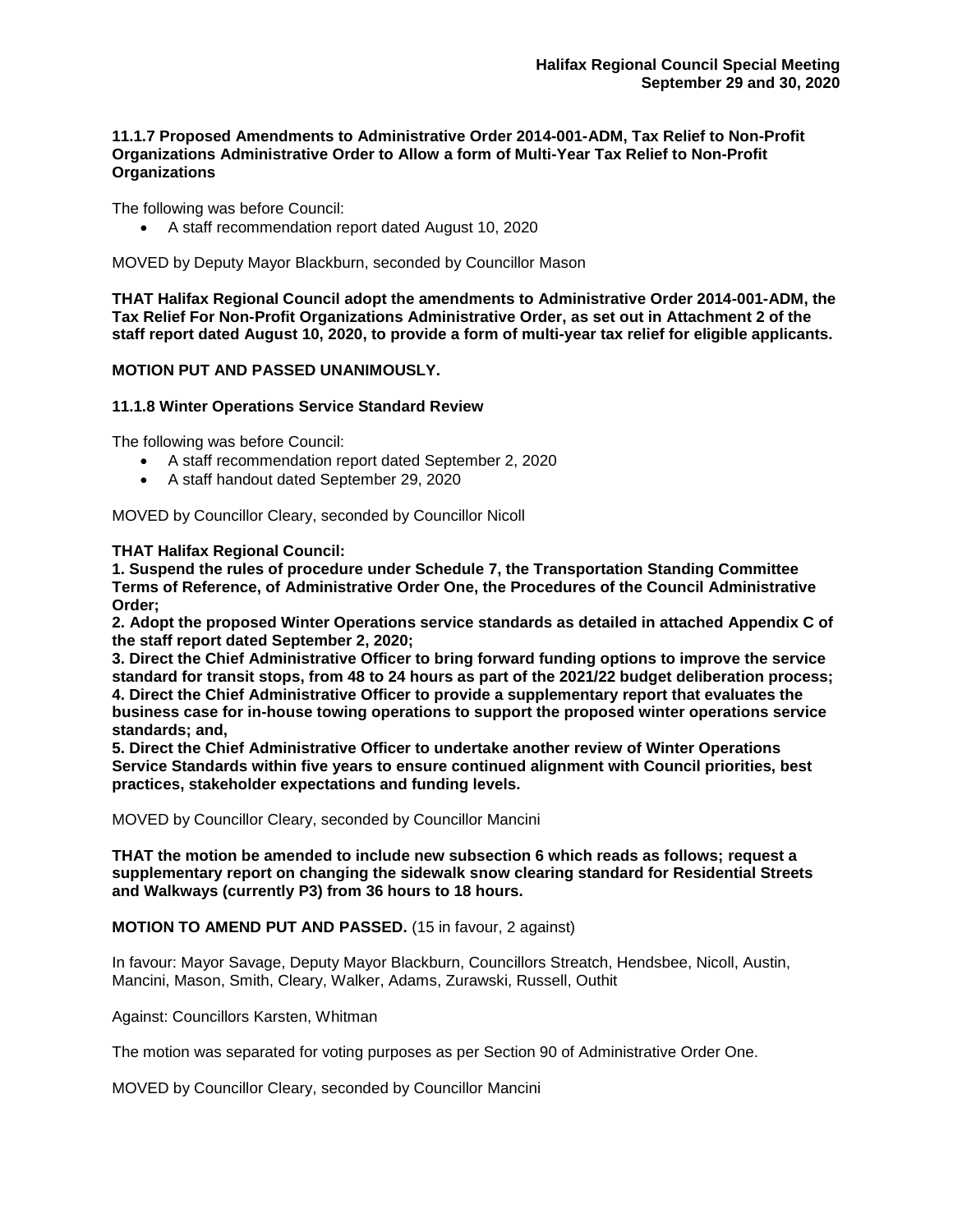**THAT Halifax Regional Council:**

**1. Suspend the rules of procedure under Schedule 7, the Transportation Standing Committee Terms of Reference, of Administrative Order One, the Procedures of the Council Administrative Order;**

**2. Adopt the proposed Winter Operations service standards as detailed in attached Appendix C of the staff report dated September 2, 2020;**

**3. Direct the Chief Administrative Officer to bring forward funding options to improve the service standard for transit stops, from 48 to 24 hours as part of the 2021/22 budget deliberation process; 5. Direct the Chief Administrative Officer to undertake another review of Winter Operations Service Standards within five years to ensure continued alignment with Council priorities, best practices, stakeholder expectations and funding levels.**

**6. Request a supplementary report on changing the sidewalk snow clearing standard for Residential Streets and Walkways (currently P3) from 36 hours to 18 hours.**

Two-third majority vote required.

**MOTION PUT AND PASSED.** (16 in favour, 1 against)

In favour: Mayor Savage, Deputy Mayor Blackburn, Councillors Streatch, Hendsbee, Karsten, Nicoll, Austin, Mancini, Mason, Smith, Cleary, Walker, Adams, Zurawski, Russell, Outhit

Against: Councillor Whitman

MOVED by Councillor Cleary, seconded by Councillor Mancini

## **THAT Halifax Regional Council:**

**4.Direct the Chief Administrative Officer to provide a supplementary report that evaluates the business case for in-house towing operations to support the proposed winter operations service standards; and,**

**MOTION PUT AND PASSED.** (15 in favour, 2 against)

In favour: Mayor Savage, Deputy Mayor Blackburn, Councillors Streatch, Hendsbee, Karsten, Nicoll, Austin, Mancini, Mason, Smith, Cleary, Walker, Adams, Zurawski, Outhit

Against: Councillors Whitman, Russell

## **11.2 MEMBERS OF COUNCIL**

## **11.2.1 Councillor Smith - Secondary Suites**

The following was before Council:

• A request for Council consideration form from Councillor Smith

MOVED by Councillor Smith, seconded by Deputy Mayor Blackburn

## **THAT Halifax Regional Council request a staff report that:**

**1. recommends approaches to ensure accessibility to secondary and backyard suites from streets or driveways; and** 

**2. discusses how the Municipality will monitor secondary and backyard suites to determine if further amendments to community land use by-laws should be considered.**

#### **MOTION PUT AND PASSED.** (16 in favour, 1 against)

In favour: Mayor Savage, Deputy Mayor Blackburn, Councillors Streatch, Hendsbee, Karsten, Nicoll, Austin, Mancini, Mason, Smith, Cleary, Walker, Adams, Zurawski, Whitman, Russell, Outhit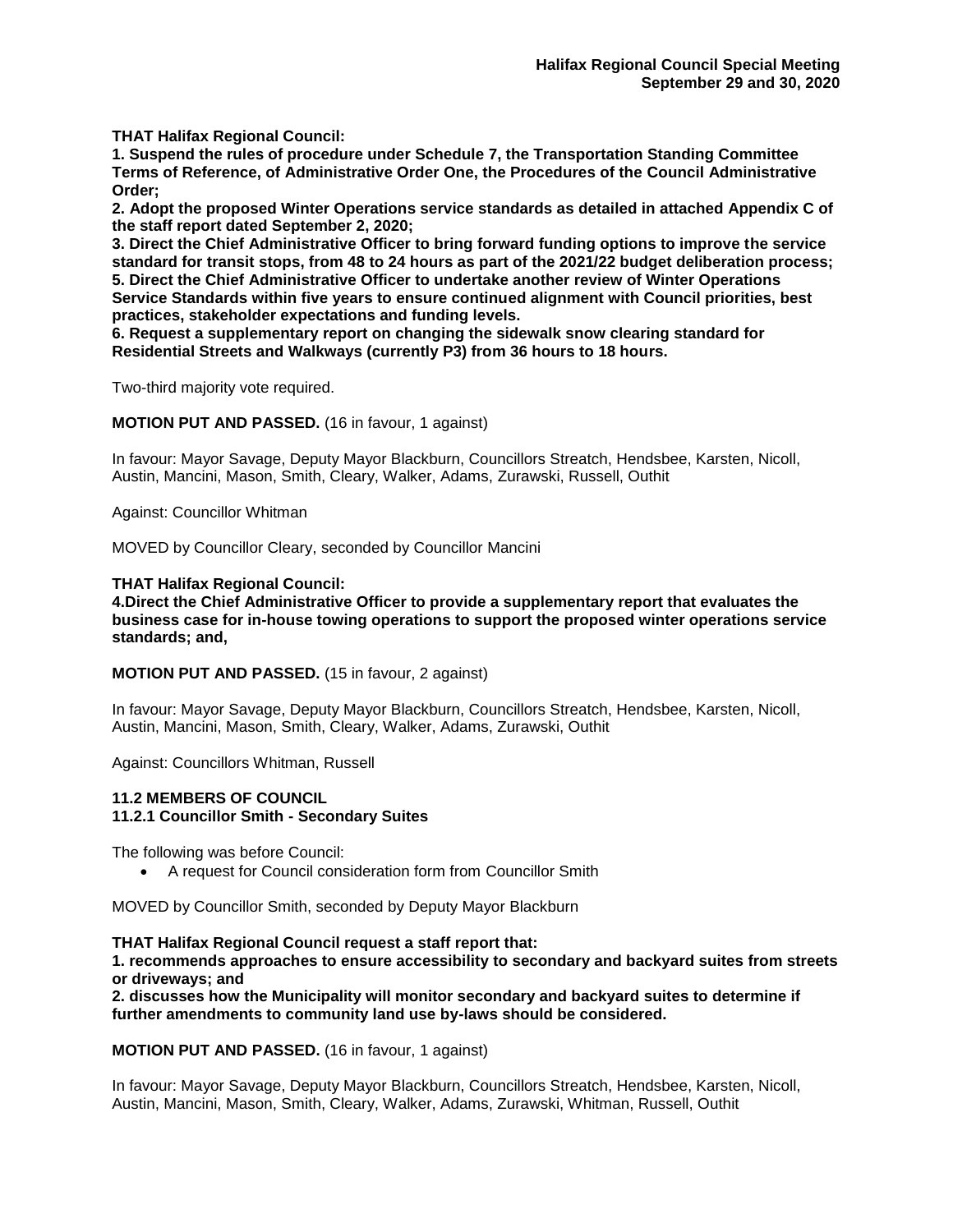Against: Councillor Russell

## **12. MOTIONS 12.1 Councillor Outhit**

MOVED by Councillor Outhit, seconded by Councillor Nicoll

**THAT Halifax Regional Council request a staff report, including timing, cost, funding options and process, to extend fire hydrant service from the new development at 65 and 79 Shore Drive and PID 40018079 to existing homes on Shore Drive, Bedford.**

# **MOTION PUT AND PASSED UNANIMOUSLY.**

## **12.2 Councillor Adams**

MOVED by Councillor Adams, seconded by Councillor Walker

## **THAT Halifax Regional Council:**

**1. Direct staff to explore additional funding options for Phase 2b, for the Herring Cove Sewer and Water Project. These sources could include, but not be limited to federal, provincial, municipal, Halifax Water funding or cost allocation to undeveloped lands with future; and,**

**2. Re-affirm Phase 4 as a Council priority regarding infrastructure funding; and**

**3. Direct staff to consider funding for the detailed design for both Phase 2b and 4 in the draft 2021- 22 Capital Budget.**

## **MOTION PUT AND PASSED UNANIMOUSLY.**

# **13. IN CAMERA (IN PRIVATE)**

MOVED by Councillor Russell, seconded by Councillor Mason

# **THAT Halifax Regional Council convene to in camera to discuss Item 13.1 PROPERTY MATTER, 13.2 PROPERTY MATTER, 13.3 LABOUR RELATIONS and 13.4 PROPERTY MATTER.**

## **MOTION PUT AND PASSED.**

## **13.1 PROPERTY MATTER -** *Private and Confidential Report*

A matter pertaining to providing instruction and direction to officers and employees of the Municipality pertaining to the acquisition / sale of land.

This matter was dealt with In Camera (In Private) and ratified in public as follows:

MOVED by Councillor Russell, seconded by Deputy Mayor Blackburn

## **THAT Halifax Regional Council adopt the recommendations as outlined in the private and confidential Councillor Request for Consideration form.**

## **MOTION PUT AND PASSED.** (9 in favour, 8 against)

In favour: Mayor Savage, Deputy Mayor Blackburn, Councillors Streatch, Hendsbee, Smith, Adams, Whitman, Russell, Outhit

Against: Councillor Karsten, Nicoll, Austin, Mancini, Mason, Cleary, Walker, Zurawski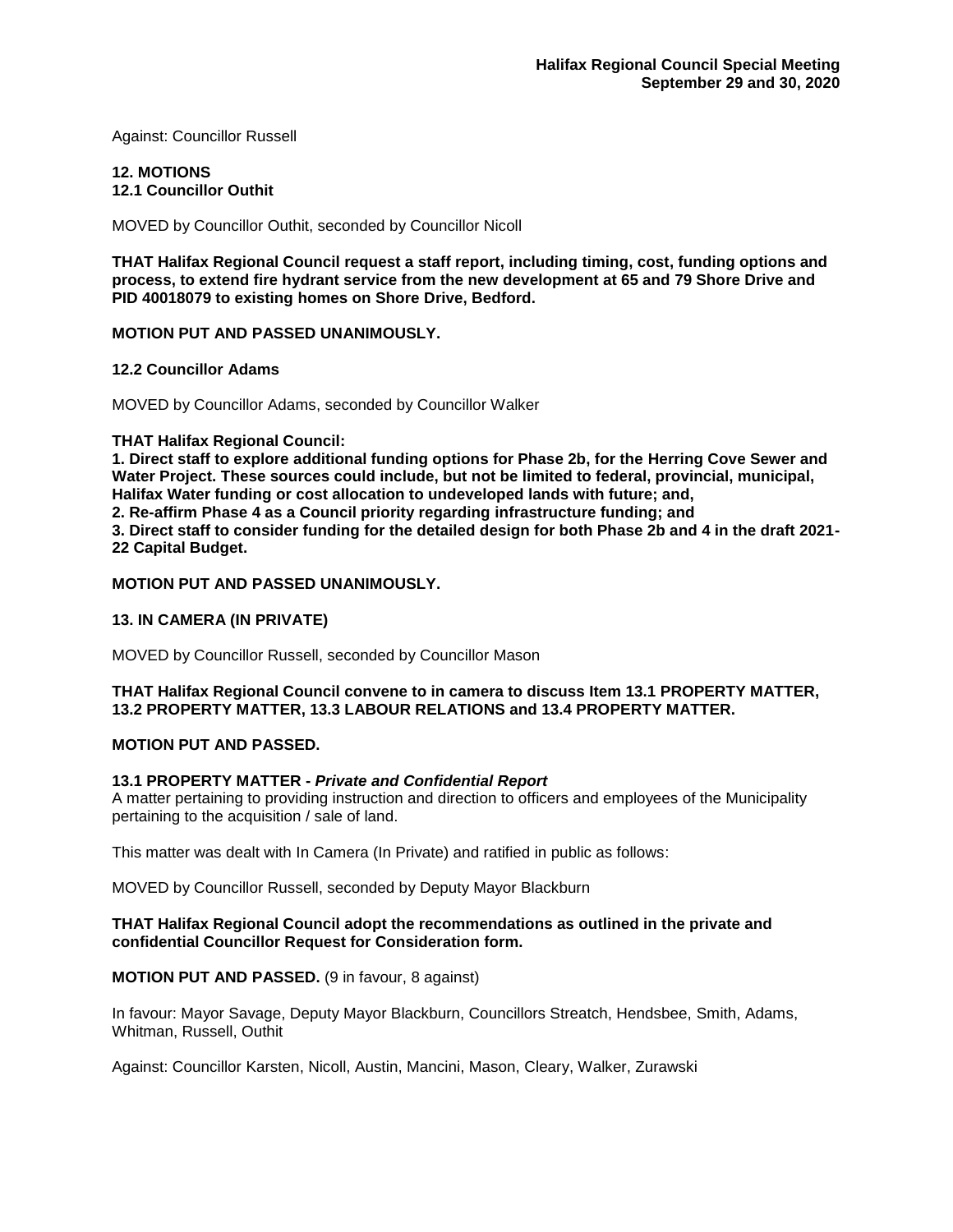## **13.2 PROPERTY MATTER -** *Private and Confidential Report*

A matter pertaining to providing instruction and direction to officers and employees of the Municipality pertaining to the acquisition / sale of land.

This matter was dealt with In Camera (In Private) and ratified in public as follows:

MOVED by Councillor Smith, seconded by Councillor Mason

## **THAT Halifax Regional Council:**

**1. Adopt the recommendations as outlined in the private and confidential staff report dated September 16, 2020; and** 

**2. Not release the private and confidential staff report dated September 16, 2020 to the public.**

## **MOTION PUT AND PASSED UNANIMOUSLY.**

## **13.3 LABOUR RELATIONS -** *Private and Confidential Report*

A matter pertaining to reports, advice and recommendations, instruction or direction to officers and employees of the Municipality concerning labour relations and employee negotiations arising out of the contract or contract negotiations with one of the Municipalities unions.

This matter was dealt with In Camera (In Private) and ratified in public as follows:

MOVED by Councillor Mason, seconded by Councillor Karsten

#### **THAT Halifax Regional Council:**

**1. Adopt the recommendations as outlined in the private and confidential staff report dated September 24, 2020; and** 

**2. Not release the private and confidential staff report dated September 24, 2020 to the public.**

## **MOTION PUT AND PASSED UNANIMOUSLY.**

## **13.4 PROPERTY MATTER -** *Private and Confidential Report*

A matter pertaining to providing instruction and direction to officers and employees of the Municipality pertaining to the acquisition / sale of land.

This matter was dealt with In Camera (In Private) and ratified in public as follows:

MOVED by Councillor Russell, seconded by Deputy Mayor Blackburn

# **THAT Halifax Regional Council adopt the recommendations as outlined in the private and confidential Councillor Request for Consideration form.**

**MOTION PUT AND PASSED.** (12 in favour, 5 against)

In favour: Mayor Savage, Deputy Mayor Blackburn, Councillors Streatch, Hendsbee, Austin, Mancini, Mason, Smith, Adams, Zurawski, Russell, Outhit

Against: Councillors Karsten, Nicoll, Cleary, Walker, Whitman

## **14. NOTICES OF MOTION**